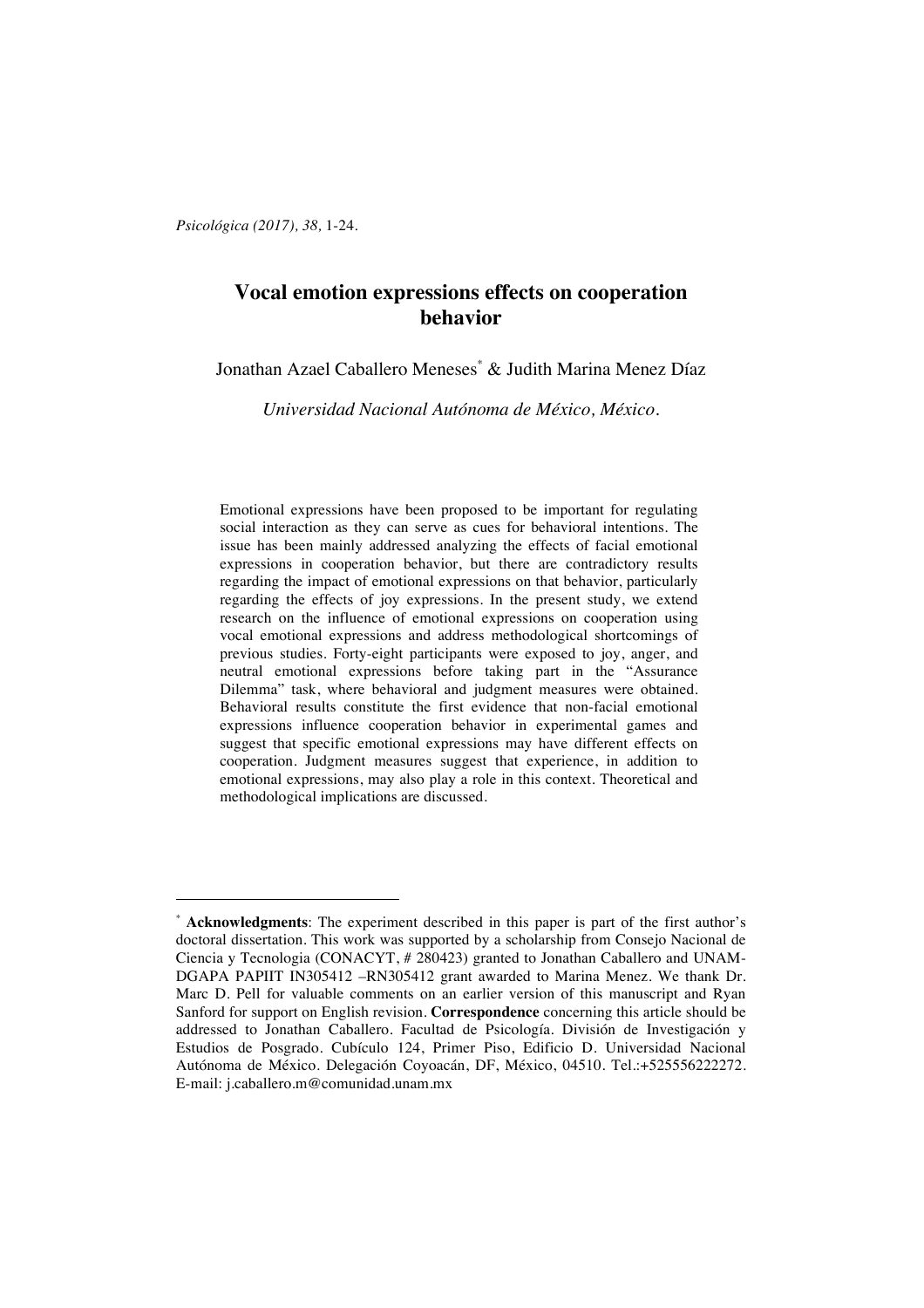Research on emotion perception has revealed that people can accurately recognize emotional expressions from visual stimuli (facial expressions; see Calvo & Nummenmaa, 2015), vocal stimuli (emotional prosody; see Scherer, 2003), body posture and movement (Coulson, 2004), and even tactile stimuli (Hertenstein, Holmes, McCullough, & Keltner, 2009).

It has been proposed that emotions serve important social functions; influencing behavior of the organism that experiences them, as well as the behavior of other organisms that interact with it through emotional expressions (Fischer & Mansted, 2008; Gray, Ishii, & Ambady, 2011; Keltner & Haidt, 1999; Van Kleef, De Dreu, & Manstead, 2010). Specifically, emotional expressions have been proposed to regulate social interaction by communicating underlying behavioral tendencies to which other members of the species react and adapt their behavior accordingly (Darwin, 1872/1965; Erickson & Schulkin, 2003; Izard, 1997; Marneweck, Loftus, & Hammond, 2013; Schmidt & Cohn, 2001).

Research regarding the effects of emotional expressions on social interaction has relied on diverse approaches and methodologies (Keltner & Haidt, 1999; Van Kleef et al., 2010). A particular instance of social behavior that has received considerable attention is cooperation; several experiments have been conducted in which the effects of facial emotional expressions on cooperation are addressed (de Melo, Carnevale, Read, & Gratch, 2014; Eckel & Wilson, 2003; Krumhuber et al., 2007; Reed, Zeglen, & Schmidt, 2012; Scharlemann, Eckel, Kacelnik, & Wilson, 2001; Stouten & de Cremer, 2010; Tortosa, Strizhko, Capizzi, & Ruz, 2013). In general, previous studies support the hypothesis that emotional expressions influence cooperation by reporting that joy expressions increase cooperation while emotions such as anger and contempt decrease it (Eckel & Wilson, 2003; Krumhuber et al., 2007; Reed et al., 2012; Scharlemann et al., 2001; Tortosa et al., 2013). However, methodological shortcomings such as lack of baseline conditions (Stouten & de Cremer, 2010), lack of stimuli validation as clearly perceptible emotional expressions (Eckel & Wilson, 2003; Scharlemann et al., 2001) and lack of task order counterbalancing (Krumhuber et al., 2007) make difficult to assess if current evidence clearly supports the hypothesis, and more specifically, whether joy expressions increase cooperation or not.

Scharlemann et al. (2001), and Eckel and Wilson (2003) have tested whether differences in cooperation behavior are observed when presenting photographs of faces either smiling or displaying a neutral expression. They report higher levels of cooperation towards smiling faces, but the results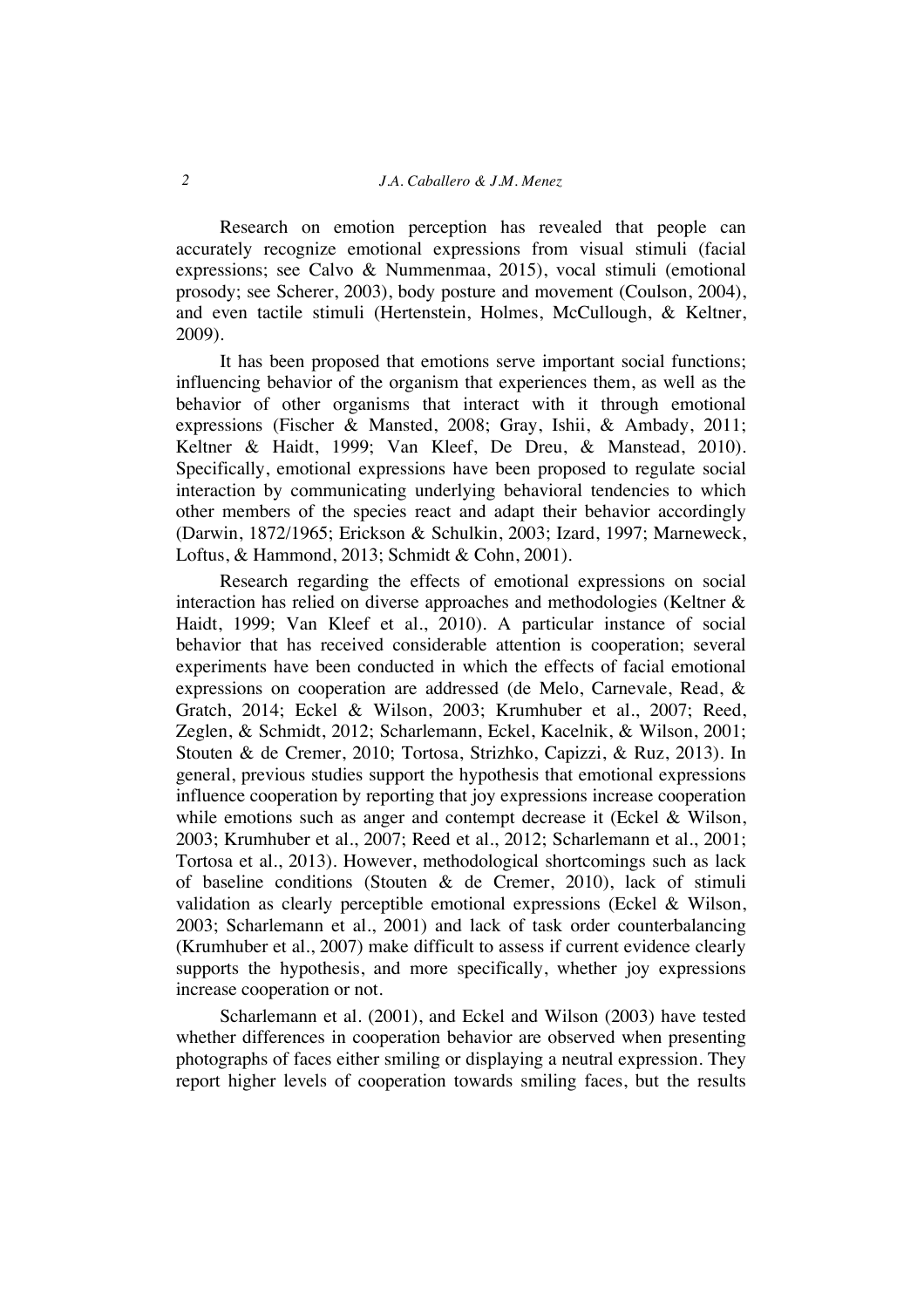would not be considered significant using conventional levels of alpha as they took their statistical decisions based on an alpha level equal to 0.1. Moreover, they did not validate stimuli as specifically being perceived as emotional expressions (i.e. joy expressions), which further complicates interpretation because smiles are not necessarily perceived as reflecting joy or even as reflecting an emotion (Ambadar, Cohn, & Reed, 2009; Frank & Ekman, 1993).

In a series of experiments, Stouten and de Cremer (2010) addressed the joint influence of emotional expressions (anger or joy) and written messages (reflecting a cooperative or non-cooperative intention) in both cooperation behavior and perception of several attributes of people. The authors report that photographs of people displaying joy are perceived as more reliable and cooperative than those of people displaying anger. Regarding cooperation behavior, they only found interaction effects of facial emotional expressions and written messages, but no main effects. Such a pattern of results is unexpected if one assumes that emotional expressions *per se* regulate social interaction (Fischer & Mansted, 2008; Gray et al., 2011; Keltner & Haidt, 1999; Van Kleef et al., 2010). An important limitation of this study is that authors did not include conditions in which the effects of each variable were independently evaluated nor included control stimuli such as neutral emotional expressions or messages unrelated to the cooperation intention.

In another work, Krumhuber et al. (2007) examined the effects of facial animations of genuine smiles, faked smiles and neutral expressions on behavioral and judgmental measures of cooperation. They report that the type of emotional expression displayed by the opponent influenced perception of trustworthiness, positive emotionality (they derived this measure from a combination of scales evaluating different perceived emotions such as "happy", "afraid", "sad" and "angry"), likelihood to cooperate, and willingness to play again with the same opponent and meet him outside the experimental context: judgment rates and cooperation levels were higher for genuine smiles, medium for faked smiles and lower for neutral expressions. This study has, at least, two limitations. First, while judgment measures of perceived emotions were included, the measures were collapsed, and thus it is not clear whether the composite "positive emotionality" scale implies that participants perceived opponents as expressing joy – as a discrete basic emotion for which specific effects are expected –, or a rather nonspecific combination of emotions for which specific effects on behavior are hard to predict. A second important limitation of this study is that the same sequence of tasks was used for all the participants: ratings prior to the behavioral measure, behavioral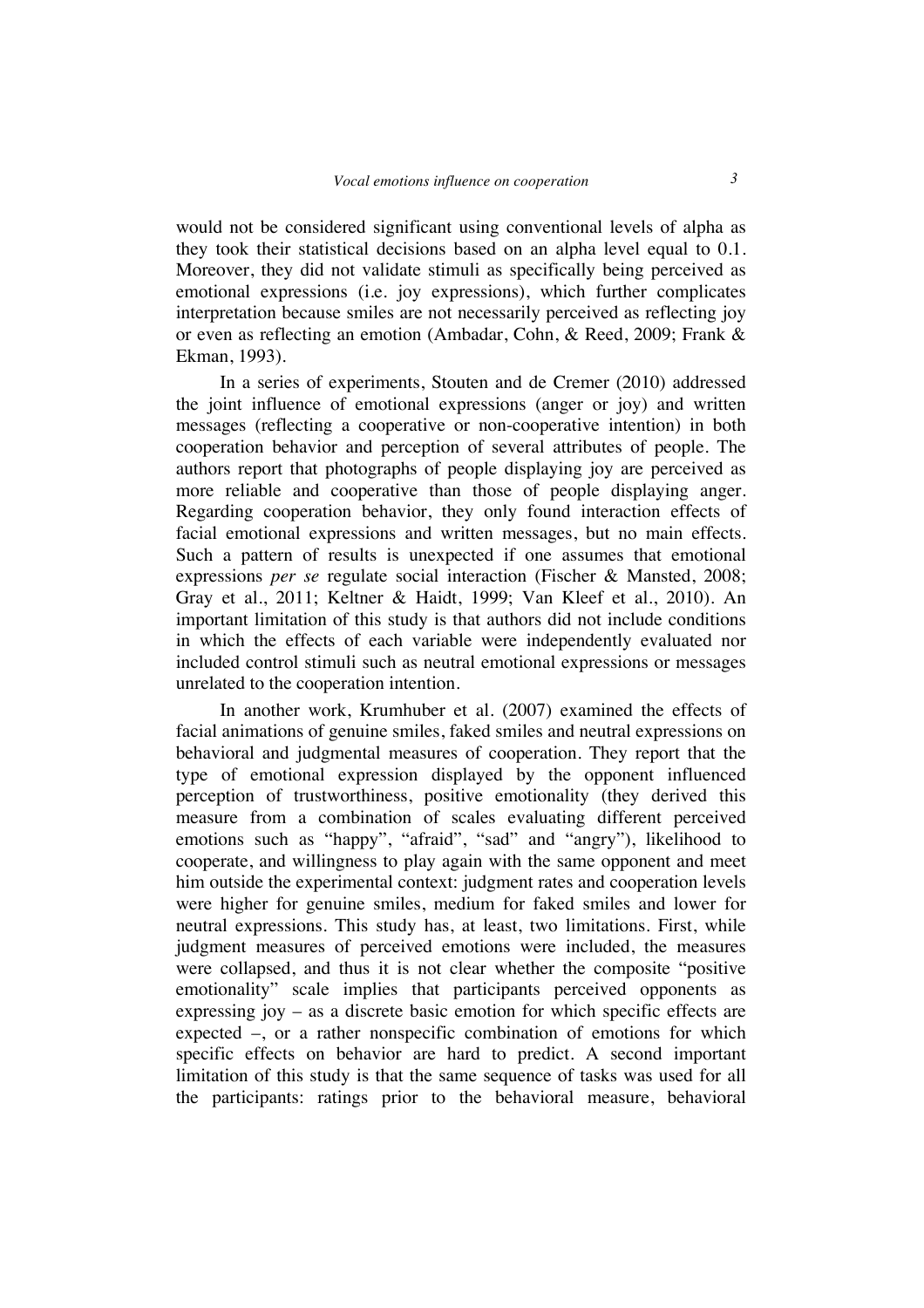measure, and final ratings. Because of this, it is not possible to discard order effects.

Tortosa et al. (2013), addressed whether facial emotional expressions exert an influence on cooperation in a repeated interactions scenario. They report that emotional expressions indeed influenced cooperation behavior. Joy and neutral expressions were associated with higher cooperation rates than anger expressions, and joy expressions were associated with marginally higher cooperation rates than neutral expressions, but the difference failed to reach significance.

Lastly, Reed and collaborators (2012) took a different approach to exploring the hypotheses that emotional expressions can convey information about intentions and influence social interactions. In their work, they examined people's facial emotional expressions while playing a social dilemma and tested whether those emotional expressions predicted cooperation behavior. The authors randomly paired their participants and recorded videos of them interacting 10 minutes before playing a single turn of the prisoner's dilemma. Then they analyzed their facial expressions using FACS (Facial Action Coding System, a standardized system for classifying emotional expressions; Ekman & Friesen, 1978) to determine whether it was possible to predict game decisions using emotional expression measures. Positive emotional expressions allowed to predict a higher probability of cooperation and, among the negative emotional expressions they coded, contempt allowed to predict a lower probability of cooperation. They also explored whether emotional expressions allow predicting not only the behavior of people displaying them but also the behavior of people against whom they played. According to their analysis, positive emotional expressions did not allow predicting the behavior of opponents, but among the negative ones, contempt allowed to predict a lower probability of cooperation in opponents. Their results suggest that although emotional expressions convey information about behavioral intentions, they may not influence others' behavior effectively. It is unclear whether their participants were able to perceive differences in behavioral intentions of others' based on emotional expressions but did not base their decisions on this information or whether they were unable to draw information about intention from the expressions displayed during the brief interactions, and thus missed those cues to guide their decisions.

In addition to the above-mentioned methodological problems of previous studies, it is important to note that only facial emotional expressions have been tested to the date, but emotional expressions in any modality are supposed to communicate behavioral tendencies associated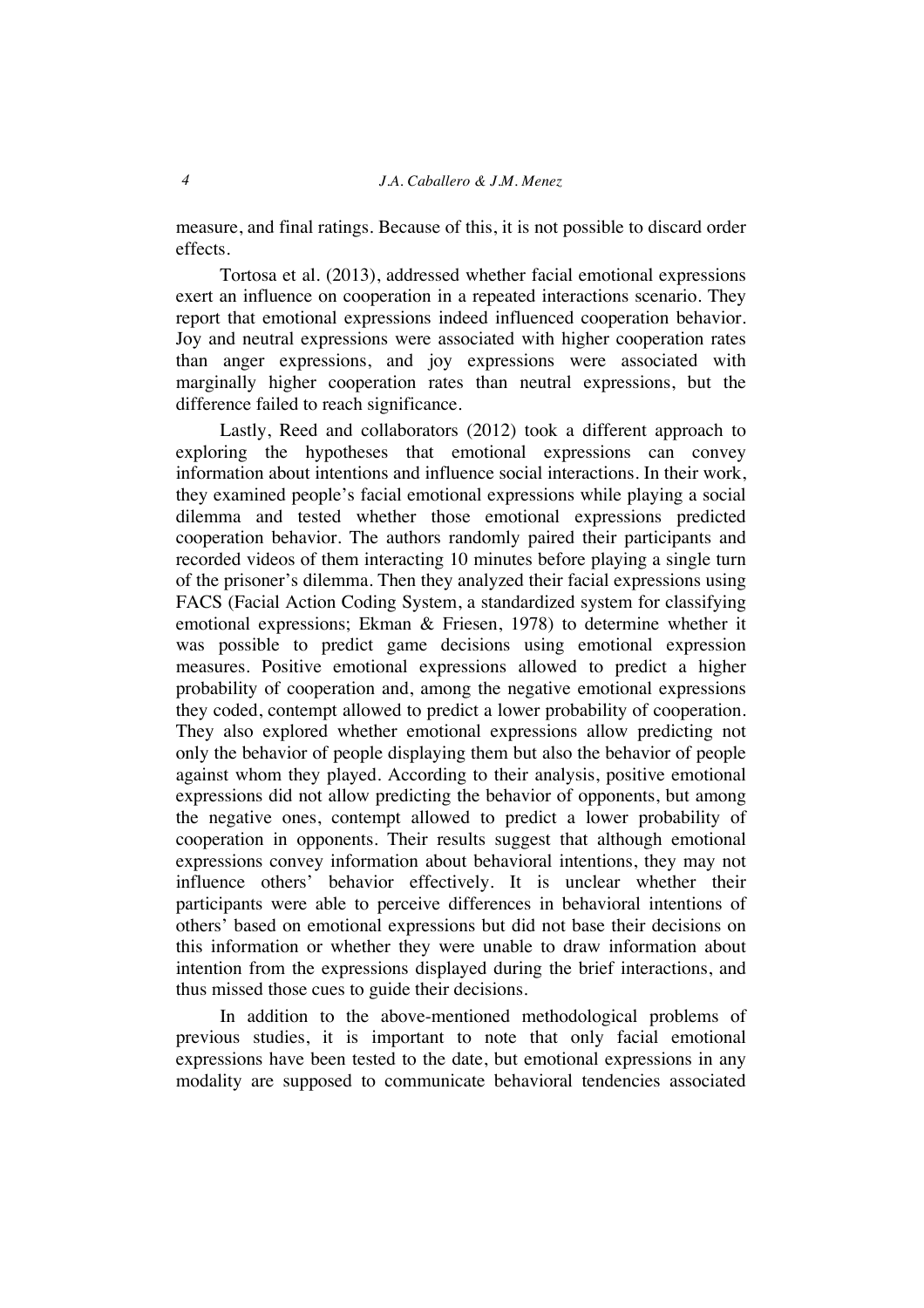with basic emotions. Hence, other kinds of emotional expressions (i.e. vocal emotional expressions) should influence social interaction. It has been reported that vocal emotional expressions conveyed by prosody – variations in tone, rhythm and volume while speaking – are reliably recognized in a wide variety of contexts and both within and between cultures (Bryant & Barret, 2008; Dromey, Silveira, & Sandor, 2005; Pell, Paulmann, Dara, Alasseri, & Kotz, 2009; Scherer, Banse, & Wallbott, 2001; Wildgruber et al., 2005). It has been proposed that prosody influences social interaction by allowing to infer intentions, to adjust behavior in response to others' vocalizations and to interpret behavior as voluntary or accidental (Bestelmeyer et al., 2012; Mitchell & Ross, 2013; Sakkalou & Gattis, 2012; Sander et al., 2005; Snedeker & Trueswell, 2003). Moreover, it has been suggested that it plays an important role in social interaction (Belin, 2006; Bestelmeyer et al., 2012; Jaywant & Pell, 2010; Latinus & Belin, 2011; Monetta, Cheang, & Pell, 2008; Shriberg et al., 2001) and that in populations that simultaneously experience deficits in prosody and social interactions, prosodic impairments may underlie social interaction difficulties (Dara, Monetta, & Pell, 2008; Dimoska, McDonald, Pell, Tate, & James, 2010; Scherer et al., 2001; Stewart, McAdam, Ota, Peppe, & Cleland, 2013).

Prosodic stimuli can be readily incorporated into the same kind of procedures used in the above-described experiments, known as social dilemmas (Kollock, 1998; Van Lange, Joireman, Parks, & Dijk, 2013) because there is extensive evidence for the accurate recognition of emotions in the context of emotional prosody (Juslin & Laukka, 2003; Pell et al., 2009; Scherer, 2003). Furthermore, doing so would allow comparing the effects of vocal emotional expressions with the effects reported for facial emotional expressions: if the effects reported in previous studies are due to emotional expressions communicating underlying behavioral intentions, then the same emotions expressed in other modalities (vocal emotional expressions, in this case) should produce the same effects. Therefore, using vocal emotional expressions allows extending research on the role of emotional expressions in cooperation behavior.

In line with the previous arguments, the objective of the present study is to address whether emotional prosody can influence cooperation in the context of a social dilemma. The effects of joy, anger, and neutral expressions on behavioral measures of cooperation and judgment measures of intention are compared. The main hypothesis is that emotional prosody influences cooperation, and more specifically that anger expressions decrease cooperation behavior and intention measures, and joy expressions increase them (as compared to neutral expressions).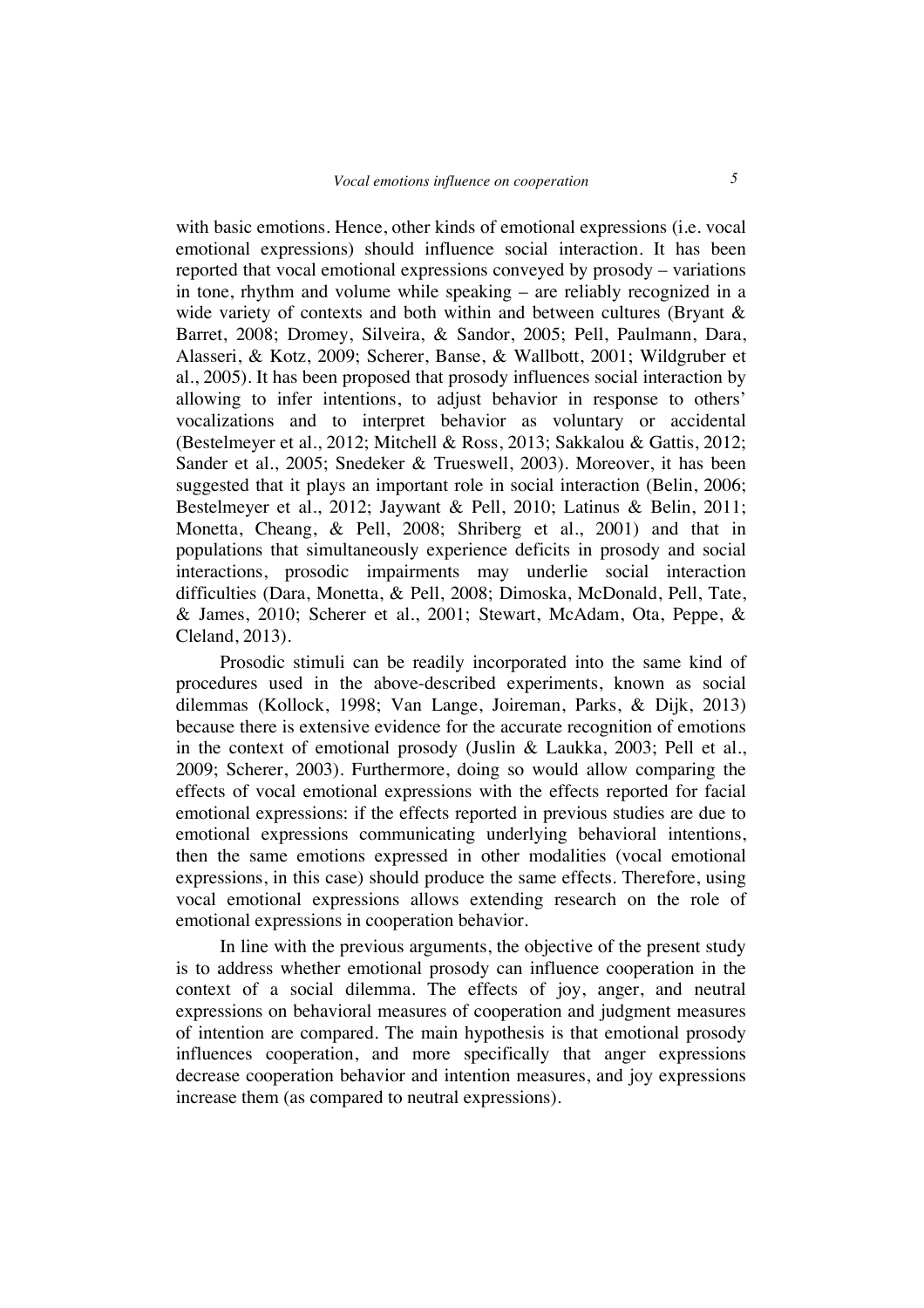### *6 J.A. Caballero & J.M. Menez*

In addition, in the present study, all stimuli were submitted to a previous perceptual validation to ensure that they reflected the intended emotion and hence avoid limitations in the interpretation of results (e.g., Krumhuber et al., 2007; Scharlemann et al., 2001). Neutral expressions were included in order to have a proper baseline to compare cooperation levels in a meaningful way (thereby avoiding limitations like those described for the work by Stouten & de Cremer, 2010). In addition to behavioral measures, judgment measures were included to test directly whether participants perceive differences in opponents' intention according to their emotional expressions (avoiding limitations described for Reed et al. 2012). Finally, the procedures for obtaining behavioral and judgment measures were presented in a counterbalanced way across participants to control order effects (to avoid limitations described for the work by Krumhuber et al., 2007).

# **METHOD**

**Participants**. Forty-eight undergraduate students ranging from 18 to 25 years old (mean age =  $19.81$ ; SD =  $1.81$ ; 11 male), native Spanish speakers without hearing or language disabilities participated for course credit. Five additional students were allowed to participate because of the credit offering, but their data were excluded to avoid result interpretation difficulties due to them taking part in the stimuli validation procedure described below. A power analysis using G\*Power 3.1.7 (Faul, Erdfelder, Lang, & Buchner, 2007) showed that a total sample of 46 people would be needed to detect medium size effects (partial  $\eta$ <sup>2</sup> = 0.06) with a power of 0.8 and  $\alpha = .05$ .

**Stimuli**. Short recordings of the phrase "Let's play" ("Vamos a jugar") said with joy, anger or a neutral expression were used. For each emotion, 20 recordings were included; therefore, a total of 60 stimuli were used in the experiment (3 emotions X 20 recordings).

The criterion for considering a recording as a valid exemplar of the emotion was to be correctly recognized at least three times the expected recognition rate by chance in the validation procedure described below. For each emotion, the recordings with the highest recognition rates were selected. The 60 stimuli included in the present experiment were correctly recognized on average at 3.94 times chance level  $(SD = 0.59)$ .

Additional details about stimuli recording and validation are provided in what follows.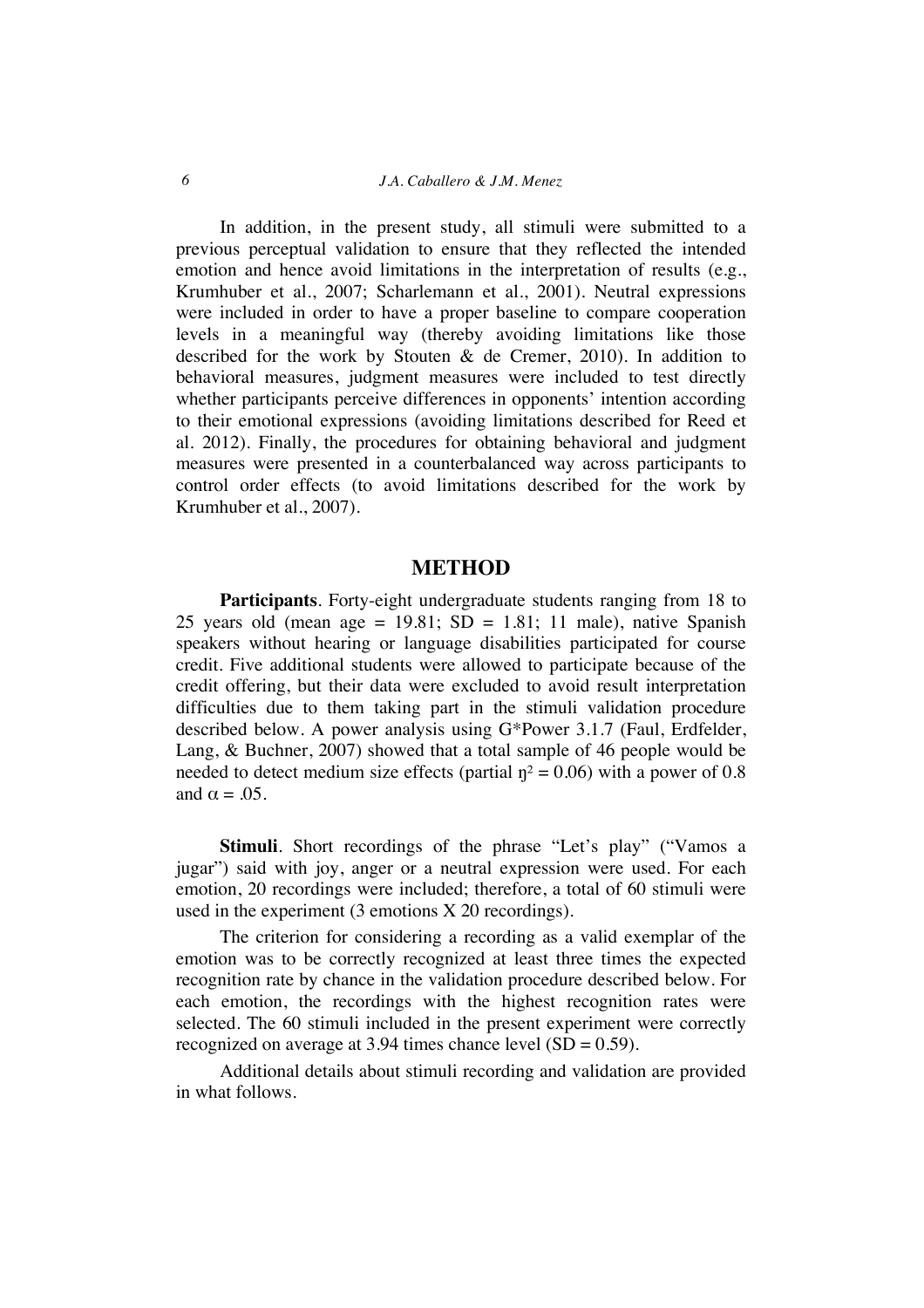#### *Stimuli recording and validation*

The stimuli were recorded by 20 individuals (10 male and 10 female) between 18 and 26 years old with experience in acting. Each of them recorded several instances of the phrases "Let's play" ("Vamos a jugar"), "I will defect" ("Voy a traicionar") and "I will cooperate" ("Voy a cooperar") said with joy, anger, sadness, fear, disgust and in a neutral manner, thus obtaining 18 stimuli types (3 Phrases X 6 Emotions). Recordings were submitted to a low-band pass filter in order to remove propositional content for the validation procedure only; low-band pass filters allow removing most segmental information (phonemes) sparing prosodic information (Bryant & Barret, 2008; Lakshminarayanan et al., 2003; Nazzi, Bertoncini, & Mehler, 1998). It was decided to present filtered recordings in the validation procedure to avoid the influence of any variable other than prosody in participants' responses.

A total of 810 filtered recordings were presented to an independent group of 20 individuals, college students between 18 and 26 years old, none of which participated in the recording procedure. Their task was choosing which emotion (joy, anger, sadness, fear, disgust or neutral) represented each recording in a forced-choice procedure. No participant recognized any phrase ("Let's play", "I will defect" nor "I will cooperate"), confirming that the filter was effective for removing phonemic information, and thus participants' responses were based on prosody. Only stimuli that were correctly perceived as the intended emotion at least three times the expected recognition rate by chance were considered as valid, and among them, the ones with the highest recognition rates were used for this experiment.

In the present experiment, recordings were presented unfiltered so that the phrase "Let's play" ("Vamos a jugar") was clearly recognizable (Recordings of the phrases "I will defect" and "I will cooperate" were not included in the present experiment). Among the pool of valid stimuli, the 20 most accurately recognized stimuli representing joy, anger, and neutral emotions were selected for this experiment (stimuli representing sadness, fear and disgust were not used); included stimuli were roughly balanced in gender of the encoder (56% male); stimuli were correctly recognized on average at 3.94 times chance level  $(SD = 0.59)$  in the validation procedure.

**Apparatus**. The experimental procedure took place in a quiet room. The stimuli were presented using professional earphones (Shure SRH940) at a comfortable volume for the participant. Stimuli presentation and response recording were controlled by Psychtoolbox for Matlab (Brainard, 1997; Pelli, 1997) in a Hewlett-Packard a6410la desktop computer.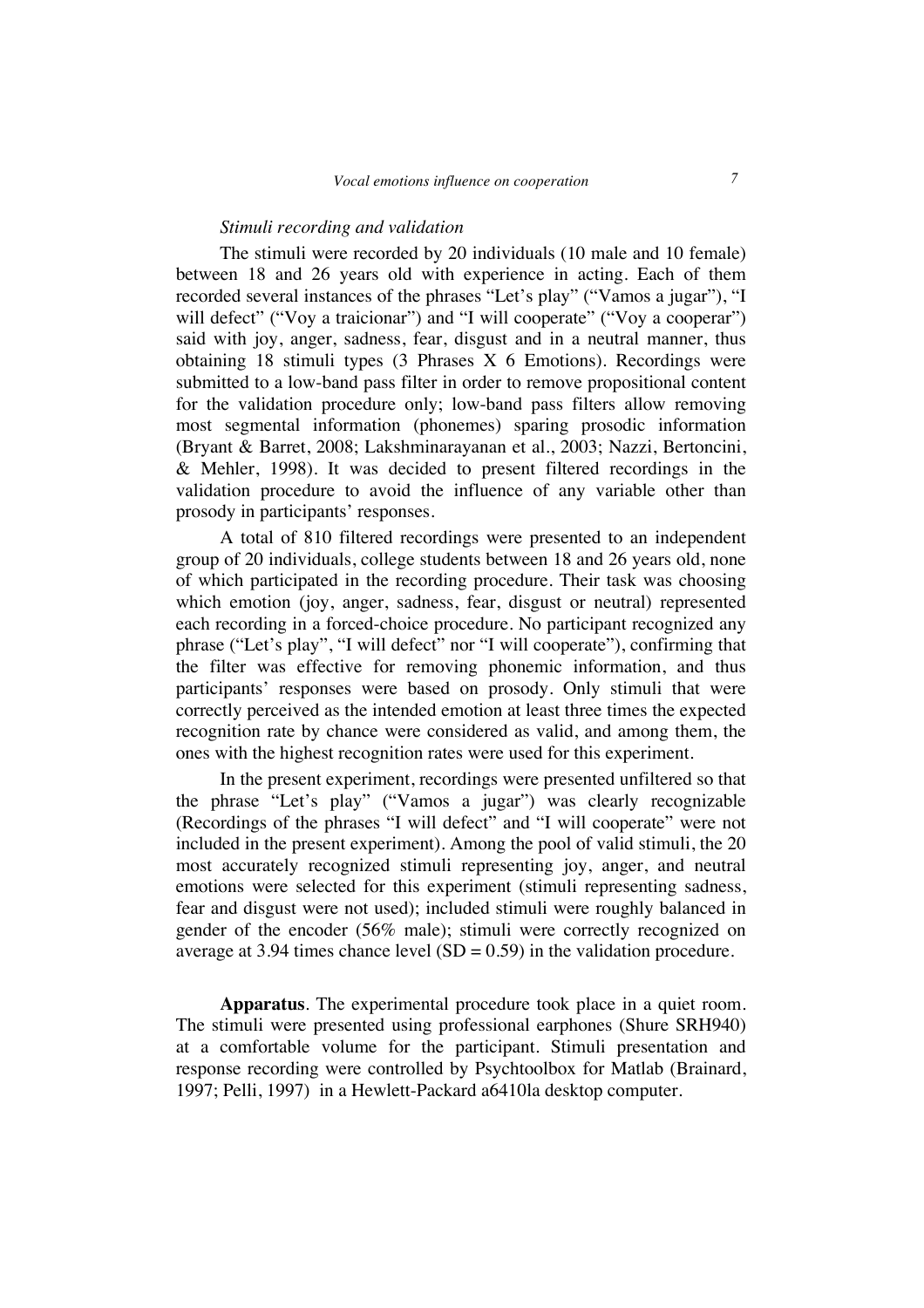#### *8 J.A. Caballero & J.M. Menez*

**Procedure**. Upon arrival at the laboratory, general demographic data were recorded, participants were informed that their name was only going to be used for giving them course credit and that their responses were anonymous. Afterwards, the instructions were presented on the screen, including three practice trials; subsequently, any doubts or questions were answered. An experimental game block and a perceptual judgment block were presented according to a counterbalanced design, where each participant was randomly assigned to a task order group: game block first and judgment block later or the opposite task order. In both blocks each of the 60 stimuli was presented once, the presentation order was pseudorandom, avoiding the presentation of stimuli depicting the same emotion more than twice in a row. Therefore, 60 trials were presented in each task (3 emotions x 20 recordings).

In the experimental game block, the assurance dilemma (Kollock, 1998), depicted as a hypothetical bets situation was used (participants received no monetary compensation contingent on the game) with the options *cooperate* ("cooperar") and *defect* ("traicionar"). The hypothetical payoff matrix is shown in Table 1.

| Component of Choices      |        | <b>PLAYER 2</b> |             |
|---------------------------|--------|-----------------|-------------|
|                           |        | Cooperate       | Defect      |
| <b>PLAYER 1</b> Cooperate |        | \$300/\$300     | \$0/\$100   |
|                           | Defect | \$100/\$0       | \$100/\$100 |

**Table 1. Payoff Matrix. Consequences for players given their combination of choices.**

Note. Number pairs represent the consequences for Player 1 and Player 2 depending on the combination of their choices. The first number of the pair represents the consequence for Player 1 and the second number the consequence for Player 2. The \$ sign represents Mexican pesos.

Participants were informed that they were going to play a single turn against each simulated opponent, that they would listen to a short voice recording of the opponent in each trial, that the objective was to maximize hypothetical benefits, and that opponents' behavior would mimic the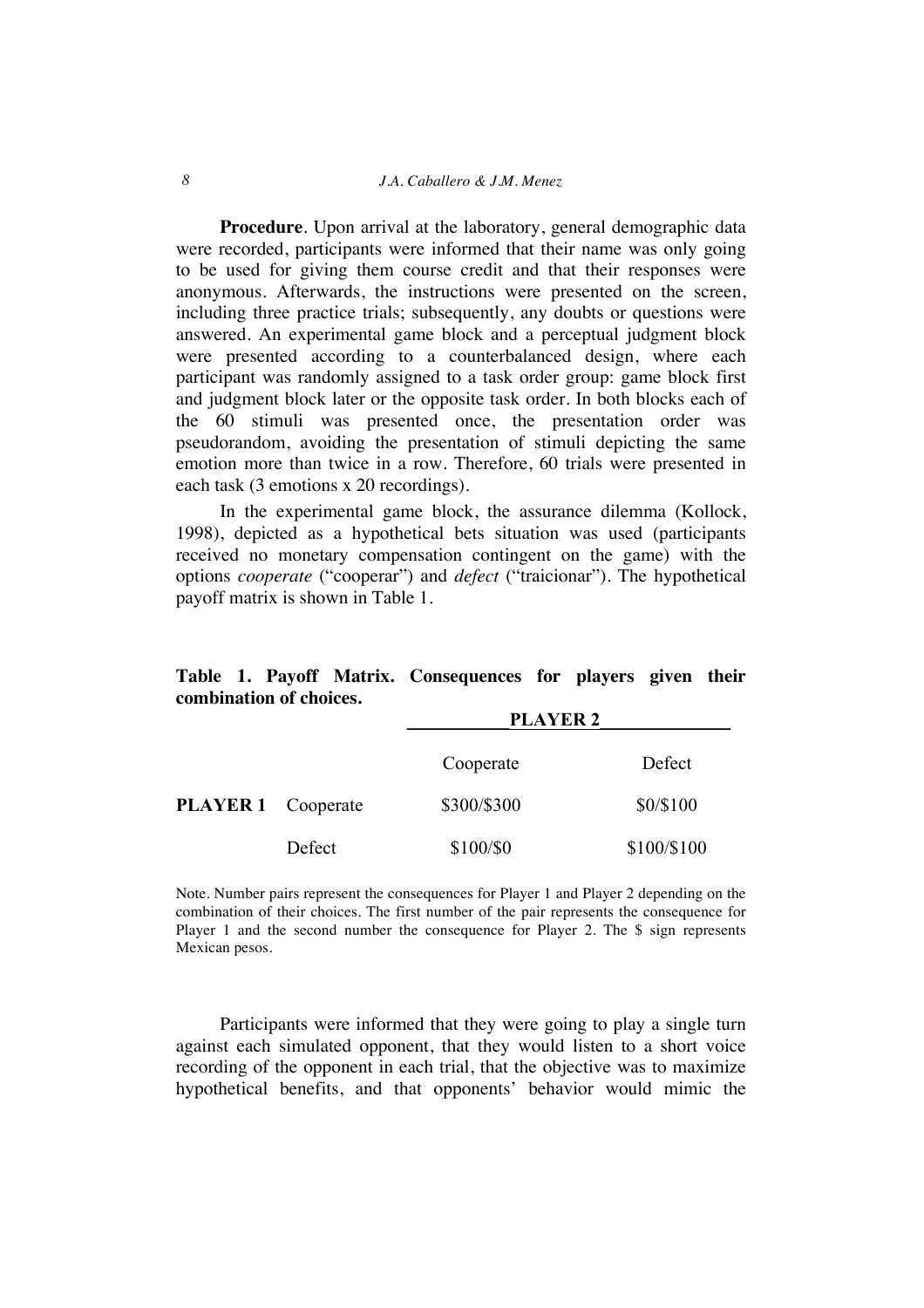patterns observed in real people, but, in fact, the probability of cooperation of each simulated opponent was constant (0.5) regardless of the emotion conveyed by prosodic stimuli. It was preferred to inform specifically that opponents were simulated as it was judged that making participants believe that they were sequentially playing against 60 individual opponents in different emotional states was unrealistic. Note that previous experiments have detected effects of emotions on cooperation even when the participants know that opponents are fictitious (e.g. Tortosa et al., 2013).

In each trial of the experimental game block the following sequence of events occurred: First, a prosodic stimulus reflecting joy, anger or a neutral expression was presented; afterwards, the payoff matrix was presented, and the participant decided whether cooperating or defecting by pressing the keys "1" or "2" respectively; lastly, feedback depending on the participant's and opponent's responses (opponents' probability of cooperation was 0.5 regardless of the emotional expression) was displayed. Participants' decisions in each trial were registered (see the upper panel of Figure 1 for a display of the sequence of events in a trial).

In the perceptual judgment block, the event sequence was as follows: First, a prosodic stimulus reflecting joy, anger, or a neutral expression was presented, afterwards, the participant's judged probability of cooperation for the opponent was registered using a 7-point Likert scale, lastly participant's own intention to cooperate was registered using a 7-point Likert scale (using the keys "1" to "7", with higher numbers representing higher perceived probability of cooperation or intention to cooperate, respectively). The lower panel of Figure 1 displays the sequence of events in a trial.

## **RESULTS**

Three dependent measures were analyzed: cooperation behavior, perception of opponent's probability of cooperation and judged probability of own's cooperation. All statistical tests were performed using  $\alpha = 0.05$ using SPSS version 21.0.

Each dependent measure was analyzed using a factorial ANOVA including the within-subjects factor "emotion" (comparing joy, anger, and neutral expressions) and the between-subjects factor "task order" (whether the participant completed the game task first and the judgment task second or the reverse order). Mauchly's W sphericity tests were applied to each analysis. Whenever a significant deviation of the sphericity assumption was detected, the Greenhouse-Geisser adjustment was applied to degrees of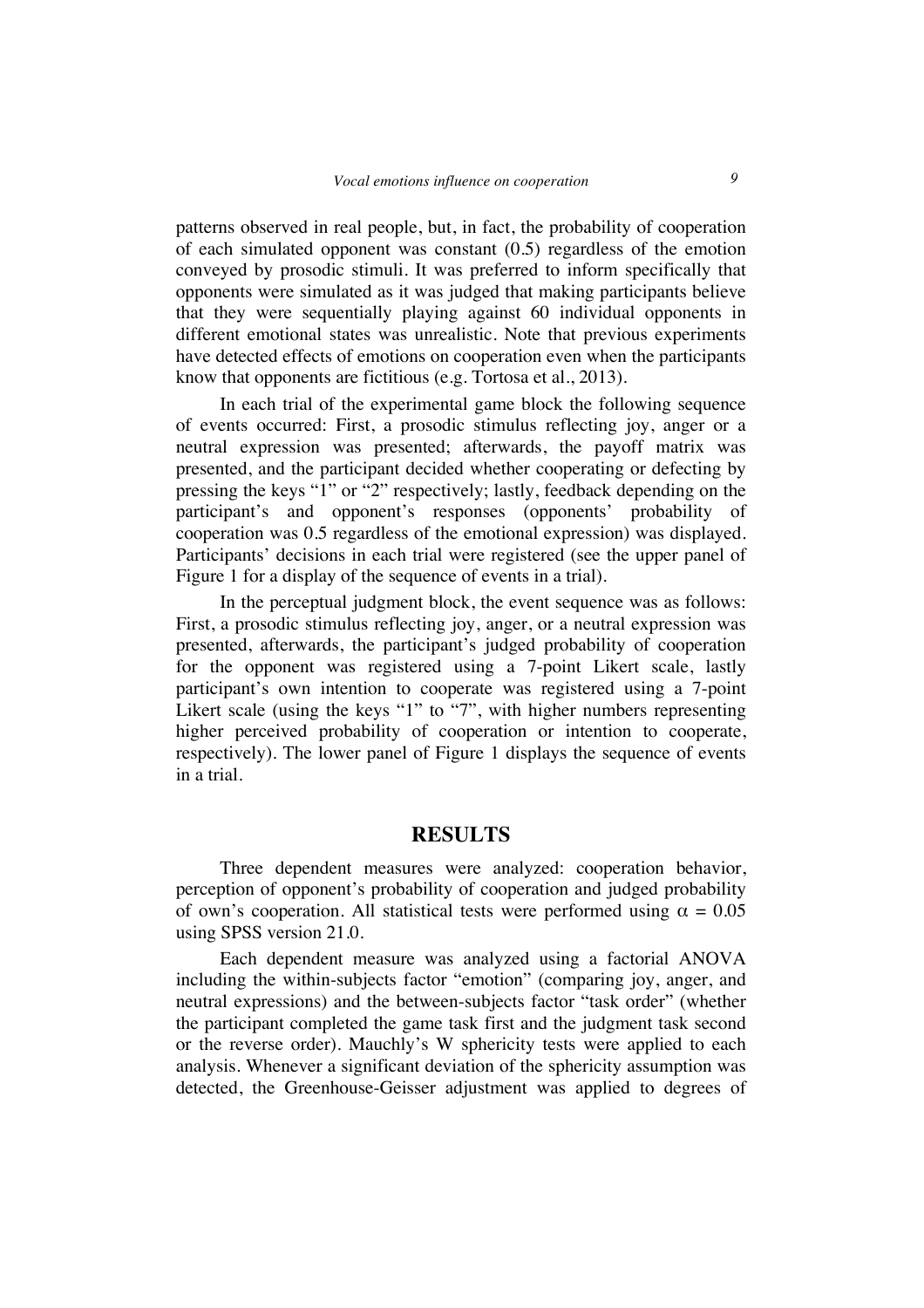freedom for that test. In those instances, only adjusted degrees of freedom are reported. Because contrasts among all pairs of emotional expressions were tested for each dependent variable, post-hoc analyzes were performed using the Bonferroni adjustment to keep a global alpha level equal to .05. This adjustment allowed to keep a conservative threshold for considering that any particular pairwise comparison was significant. The use of conservative contrasts was considered important because there are conflicting results in previous experiments, particularly regarding the differences of cooperation levels between joy and neutral expressions (Eckel & Wilson, 2003; Krumhuber et al., 2007; Reed et al., 2012; Scharlemann et al., 2001; Tortosa et al., 2013).



**Figure 1. Sequences of trial events**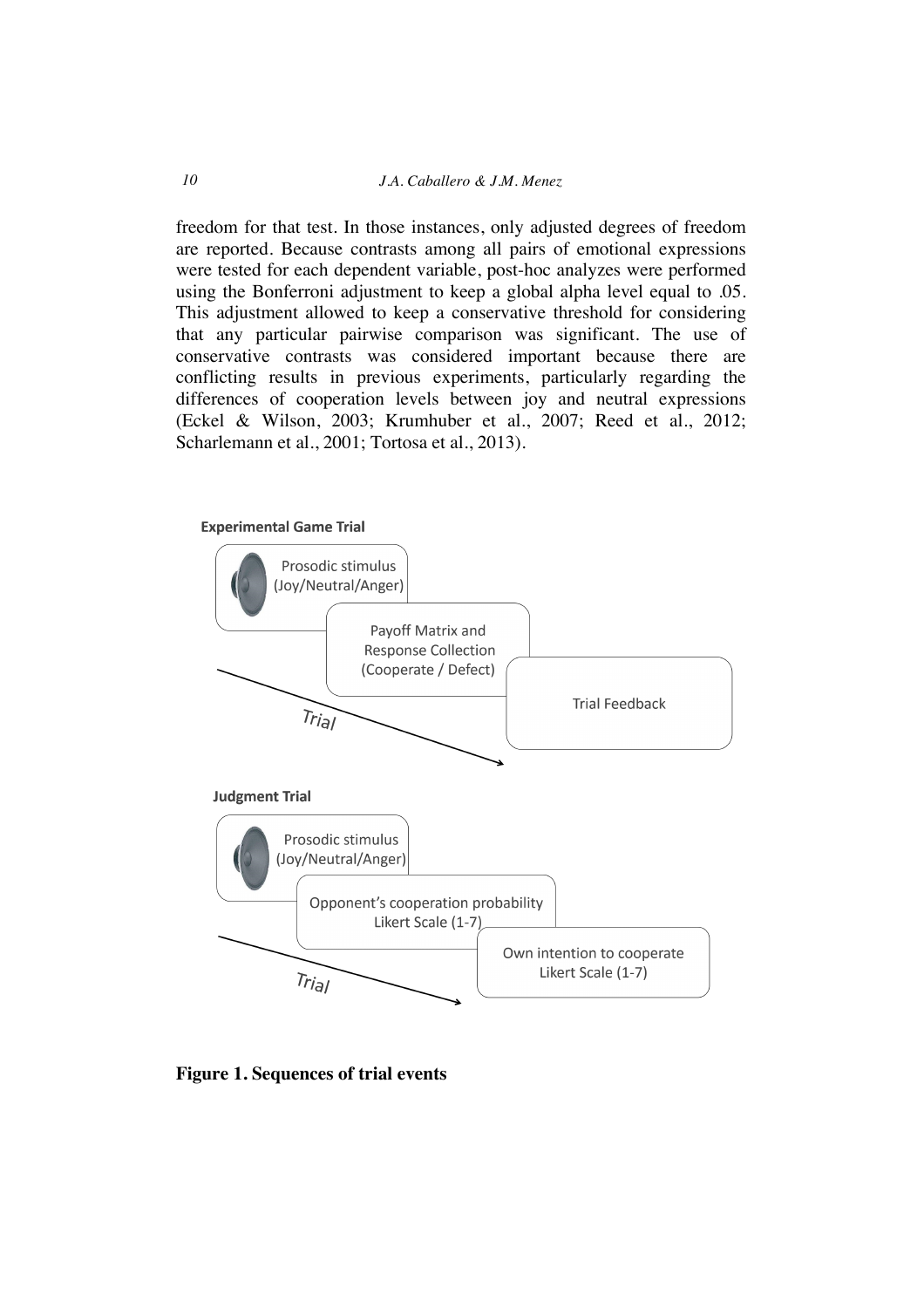The main dependent measure was cooperation behavior. For each participant, the proportion of turns in which he/she cooperated out of the 20 stimuli depicting each emotion was calculated. Accordingly, a single data point was obtained for each emotion from each participant. Since proportion data were analyzed, all proportions were submitted to an arcsine transformation before analysis. This transformation allows to better suit the normality assumption for statistical tests since crude proportions are by definition non-normal because they are limited to values between 0 and 1; arc-sine transformation allows normalizing proportion data by extending the range of the distribution (Kenny, 1987). Transformed proportions were analyzed using a factorial ANOVA including the within-subjects factor "emotion" and the between-subjects factor "task order". ANOVA's results showed a main effect of the "emotion" factor, F  $(1.65, 75.82) = 49.37$ , p < .01), partial  $\eta^2 = 0.52$ , and no main effect of the "task order" factor, F (1,  $46$ ) = 2.59, p = .12, partial  $\eta$ <sup>2</sup> = 0.05, nor a significant interaction effect, F  $(1.65, 75.81) = 0.22$ ,  $p = .75$ , partial  $\eta^2 = 0.005$ . As no main effect of task order nor an interaction were detected, the groups from the two different task orders were collapsed into a single group, and data were analyzed using a repeated measures ANOVA. Results showed a main effect of emotion, F  $(1.66, 77.85) = 50.2, p < .01$ , partial  $\eta^2 = 0.52$ . Post-hoc tests with Bonferroni adjustment for multiple comparisons were performed. Pairwise comparisons showed a significant difference in cooperation proportions for joy vs. anger, t (47) = 9.25, p < .01, and for neutral vs. anger, t (47) = 9.65,  $p < .01$ , but no difference between joy and neutral expressions, t (47) = 1.97,  $p = 0.054$ . Joy and neutral expressions were associated with higher cooperation proportions than anger expressions. Moreover, joy expressions were associated with higher cooperation proportions than neutral expressions, as expected, but failed to reach significance. Figure 2 illustrates this pattern of results.

In addition to the behavioral measure of cooperation proportion, two perceptual judgment measures were obtained: "perception of opponent's probability of cooperation" and "own's probability of cooperation". For each of the perceptual measures, the median Likert judgment that the participant provided for the 20 stimuli depicting each emotion in the perceptual judgment task were obtained. Accordingly, for each perceptual measure, a single data point was obtained for each emotion from each participant. The resulting median Likert judgment measures for "perception of opponent's probability of cooperation" and "own's probability of cooperation" were analyzed using a factorial ANOVA including the withinsubjects factor "emotion" and the between-subjects factor "task order".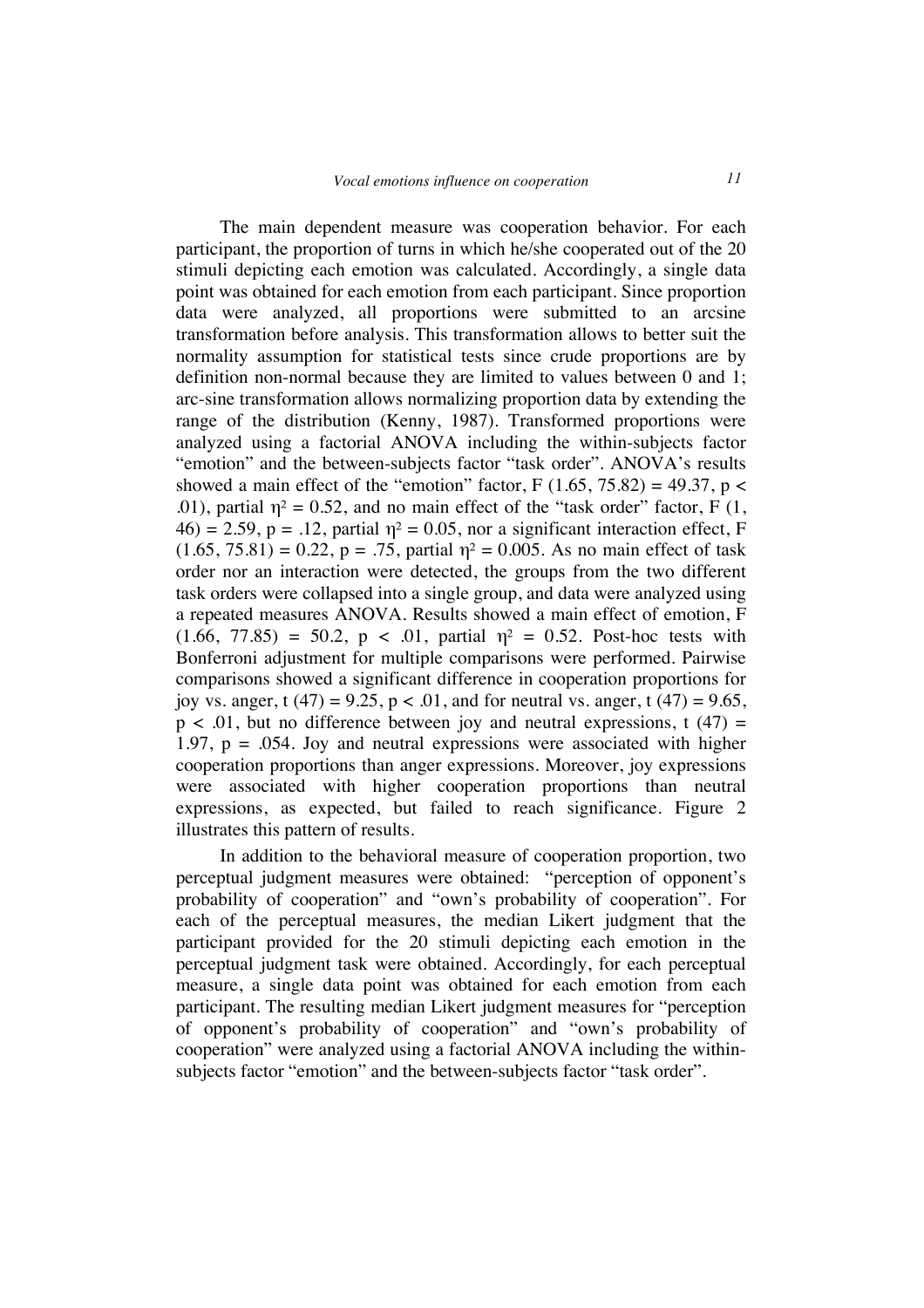For the perception of opponent's probability of cooperation measure results showed a main effect of the "emotion" factor,  $F(1.64, 75.23) =$ 97.02,  $p < .02$ , partial  $\eta^2 = 0.68$ , and no main effect of the "task order" factor, F  $(1, 46) = 1.08$ , p = .3, partial  $\eta^2 = 0.023$ , nor a significant interaction effect, F (1.64, 75.23) = 1.4, p = .25, partial  $\eta^2 = 0.029$ . Given that neither a main effect of "task order" nor an interaction were detected, groups from the two different task orders were collapsed into a single group, and data were analyzed using a repeated measures ANOVA. Results showed a main effect of emotion, F  $(1.62, 75.97) = 96.2$ , p < 0.001, partial  $\eta^2$  = 0.67. Post-hoc tests with Bonferroni adjustment for multiple comparisons were performed. Pairwise comparisons showed a significant difference in perception of opponent's intention to cooperate between all pairs: joy vs. anger, t (47) = 11.34, p < 0.001, neutral vs. anger, t (47) = 8.93,  $p < 0.001$ , and joy vs. neutral expressions, t (47) = 6.97,  $p < 0.001$ . The pattern of results suggests that participants inferred different probabilities of cooperation from opponents displaying different emotional expressions, a higher probability of cooperation for those displaying joy, a lower probability of cooperation for those displaying anger, and a moderate probability of cooperation for those displaying neutral expressions. This pattern contrasts with that observed for the behavioral measure. Figure 3 illustrates the results of this analysis.



**Figure 2. Behavioral Results. Cooperation proportion is plotted versus each emotion. Error bars represent standard deviation.**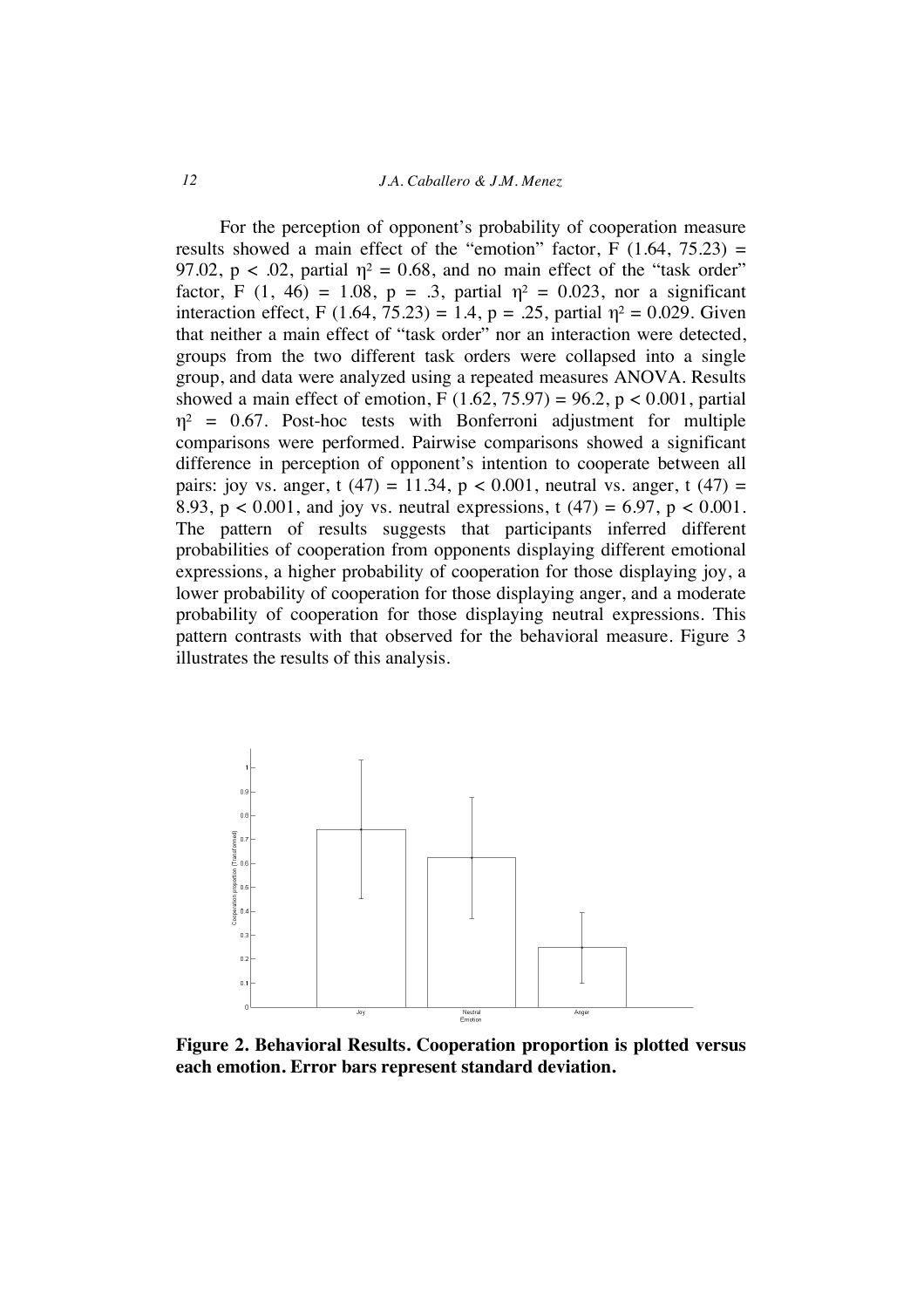The pattern for the judged probability of own's cooperation measure showed less order. ANOVA's results revealed a main effect of the "emotion" factor, F (1.73, 79.7) = 81.52, p < .01, partial  $\eta$ <sup>2</sup> = 0.64, a main effect of the "task order" factor, F (1, 46) =5.49, p < .05, partial  $\eta^2 = 0.11$ , and a significant interaction effect, F  $(1.73, 79.7) = 3.94$ , p < .05, partial  $\eta^2$  $= 0.08$ . Further analyses of the main effect of the factor "emotion" using Bonferroni adjustment for multiple comparisons revealed that own's probability of cooperation was different for all pairs: higher for joy than anger, t (47) = 10.35,  $p < .01$ , higher for neutral than anger, t (47) = 8.09, p  $< .01$ , and higher for joy than neutral expressions, t (47) = 5.23, p  $< .01$ . For the main effect of "task order" own's probability of cooperation was higher in the judgment-game task order group, mean  $= 4.01$ ,  $SD = 1.83$ , than in the game-judgment task order group, mean  $= 3.64$ , SD  $= 1.52$ .



**Figure 3. Opponent's perceived probability of cooperation is plotted versus each emotion. Error bars represent standard deviation. All pairwise comparisons are significantly different.**

Comparing the effect of "task order" for each emotion separately revealed a significant difference for joy, t  $(46) = 3.11$ ,  $p < .05$ . Own's probability of cooperation was higher for the judgment-game task order group. There were no differences due to "task order" for neither neutral, t  $(46) = 1.76$ , p = 0.09, nor anger expressions, t  $(46) = 0.91$ , p = 0.37.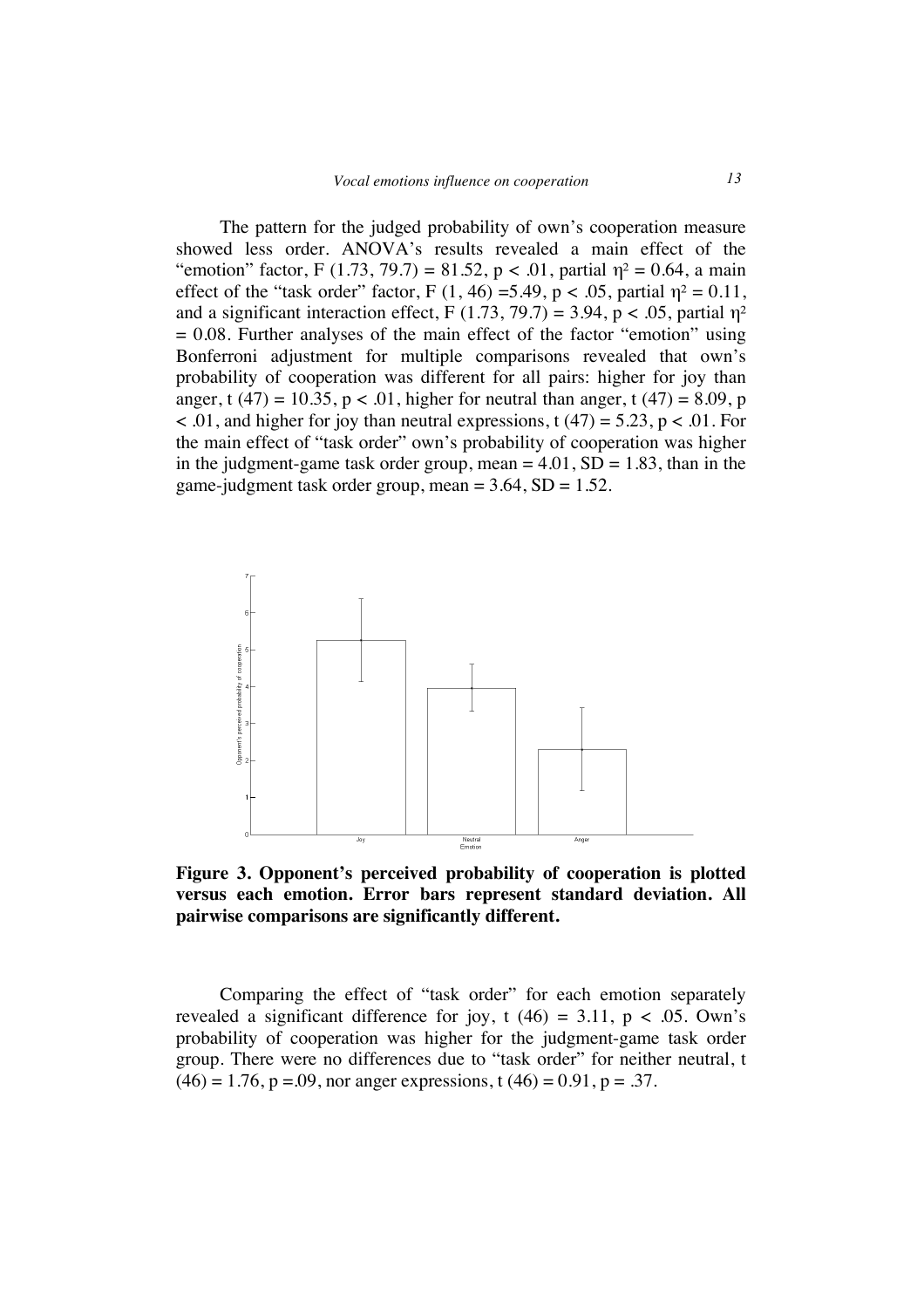Tests for the "emotion" factor on own's probability of cooperation for the judgment-game and game-judgment groups were performed separately using Bonferroni-adjusted alpha (0.017). For the judgment-game group all pairwise comparisons were significant: joy higher than anger, t  $(23) = 9.38$ ,  $p < .01$ , neutral higher than anger, t (23) = 7.78,  $p < .01$ , and joy higher than neutral expressions, t (23) = 6.08, p < .01, showing a similar pattern of results to that observed for the opponent's probability of cooperation measure. Figure 4 illustrates these results.



**Figure 4. Own's probability of cooperation is plotted versus each emotion for the judgment-game group. Error bars represent standard deviation. All pairwise comparisons are significantly different.**

In contrast, for the game-judgment group, own's probability of cooperation differed between joy and anger, t  $(23) = 5.99$ , p < .01, neutral and anger, t (23) = 4.27,  $p < .01$ , but no difference was found between joy and neutral, t  $(23) = 2.32$ ,  $p = 0.03$ , showing a similar pattern of results to that observed in the behavioral measure: higher probability of cooperation for joy and neutral expressions than for anger expressions, and higher probability of cooperation for joy expressions than for neutral expressions that, nevertheless, fails to reach significance. The results are shown in Figure 5.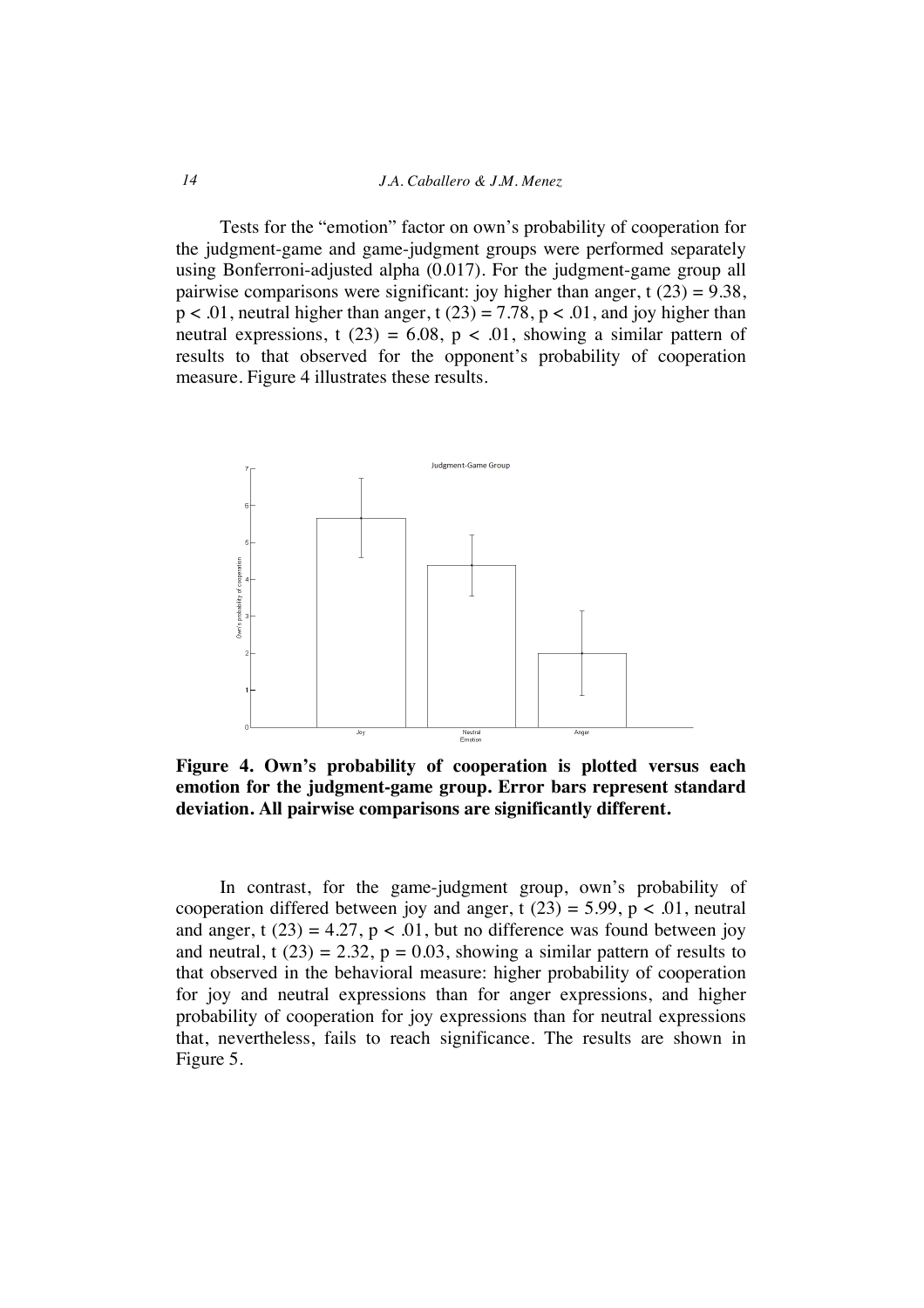# **DISCUSSION**

The purpose of the present study was extending research on the influence of emotional expressions on social interaction by addressing whether emotional prosody can influence cooperation in the context of a social dilemma. Results support the main hypothesis: emotional prosody influenced all dependent measures of cooperation.



**Figure 5. Own's probability of cooperation is plotted versus each emotion for the game-judgment group. Error bars represent standard deviation.**

An additional contribution is that vocal emotional expressions were used in the present experiment, whereas only facial stimuli were used in previous studies (Eckel & Wilson, 2003; Scharlemann et al., 2001; Stouten & de Cremer, 2010; Tortosa et al., 2013). The fact that effects on cooperation were observed using those stimuli is in accordance with the proposal that emotional expressions allow regulating social interaction (Eckel & Wilson, 2003; Erickson & Schulkin, 2003; Izard, 1997; Marneweck et al., 2013; Scharlemann et al., 2001; Schmidt & Cohn, 2001), showing that previously reported effects are not restricted to facial expressions and supporting the notion that emotions serve an important social function (Fischer & Mansted, 2008; Gray et al., 2011; Keltner & Haidt, 1999; Van Kleef et al., 2010). Moreover, results are relevant to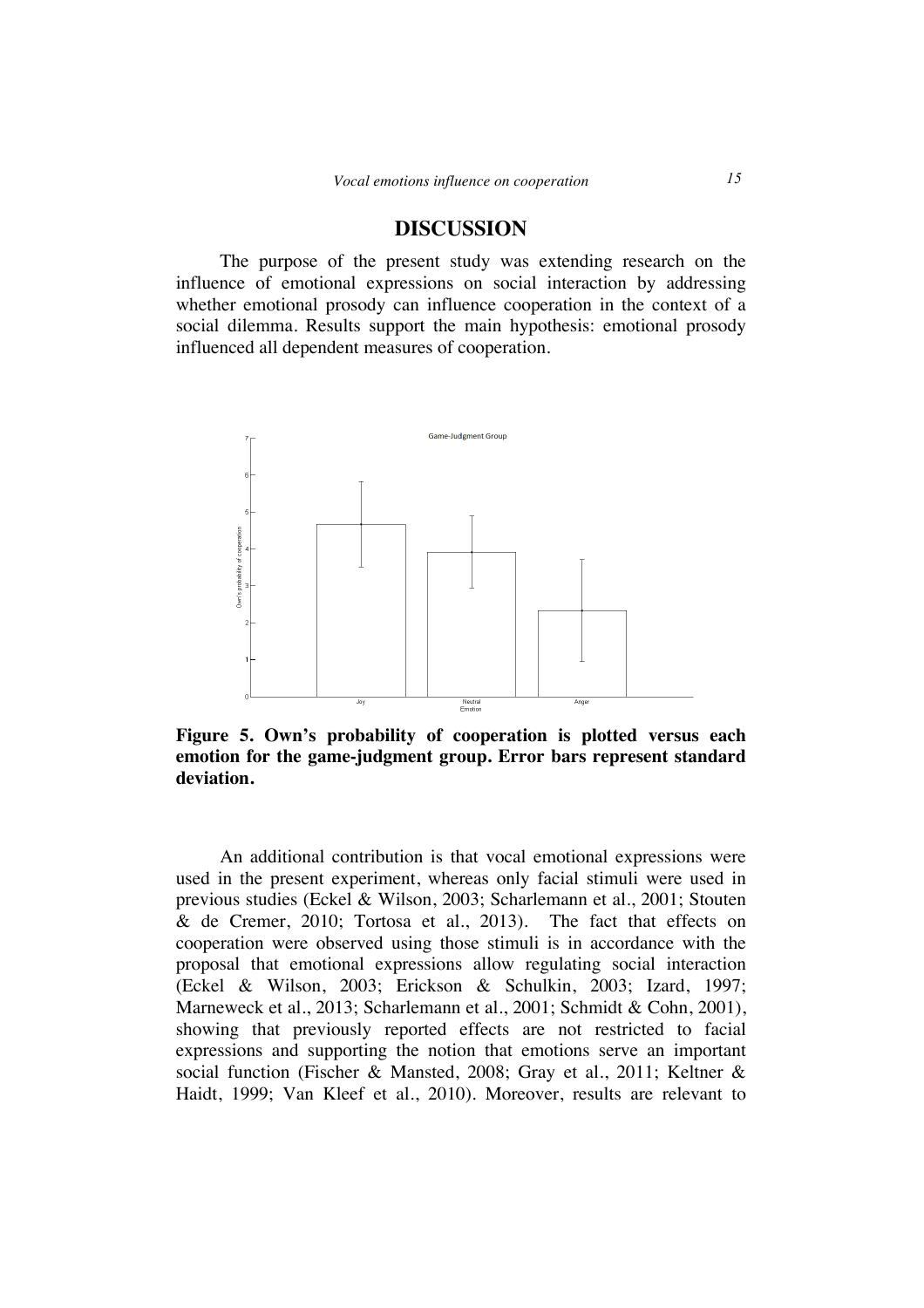prosody research, which has assumed prosody to be important for regulating social interaction (e.g. Belin, 2006; Bestelmeyer et al., 2012; Jaywant & Pell, 2010; Latinus & Belin, 2011; Monetta, Cheang, & Pell, 2008; Shriberg et al., 2001), but whose influence on social behavior has not been addressed using behavioral measures.

Regarding pairwise comparisons for the behavioral measure of cooperation proportion, joy vs. anger, and neutral vs. anger expressions revealed differences, however, it is noteworthy that no differences were detected between joy and neutral expressions (see Figure 2). Although joy expressions were associated with higher cooperation proportions than neutral expressions, still failed to reach significance (t  $(47) = 1.97$ , p = .054) whereas tests for both joy vs. anger and neutral vs. anger comparisons showed clear differences ( $p < .01$  in both tests). Among the previous studies that report differences, some have not validated whether stimuli were accurately perceived as the intended emotions and have used rather high levels of alpha (0.1) for taking statistical decisions (Eckel & Wilson, 2003; Scharlemann et al., 2001). In contrast, Krumhuber et al., (2007) did include measures of perceived emotion, but collapsed them into a composite scale to which ratings for different emotions contributed, which makes difficult to assess whether their participants perceived stimuli as reflecting joy. Among the studies that do not report differences between joy and neutral expressions, Tortosa et al. (2013) used previously validated stimuli whereas Reed et al. (2012) made use of a standard system for coding facial expressions. In the present experiment, all stimuli were validated in terms of being perceived as reflecting the intended emotions and results align with those reported by Tortosa et al., (2013) and Reed et al., (2012), suggesting that expressions that are specifically perceived as joy may not increase cooperation; this issue should be addressed more closely in future studies.

An advantage of including neutral expressions as a baseline is that it allows interpreting results as reflecting that anger expressions were associated with reduced levels of cooperation (as compared to neutral expressions) whereas joy expressions did not increase cooperation. This interpretation would be difficult or impossible to conceive if control stimuli (neutral expressions) were not included in the design (one of the limitations in Stouten & de Cremer, 2010).

In face of a behavioral pattern of results such as the one described above, and if the previous stimuli validation and judgment measures were not included in the design, it would be impossible to determine whether a) participants were not able to distinguish stimuli, and thus their behavior did not differ between joy and neutral stimuli, b) participants were able to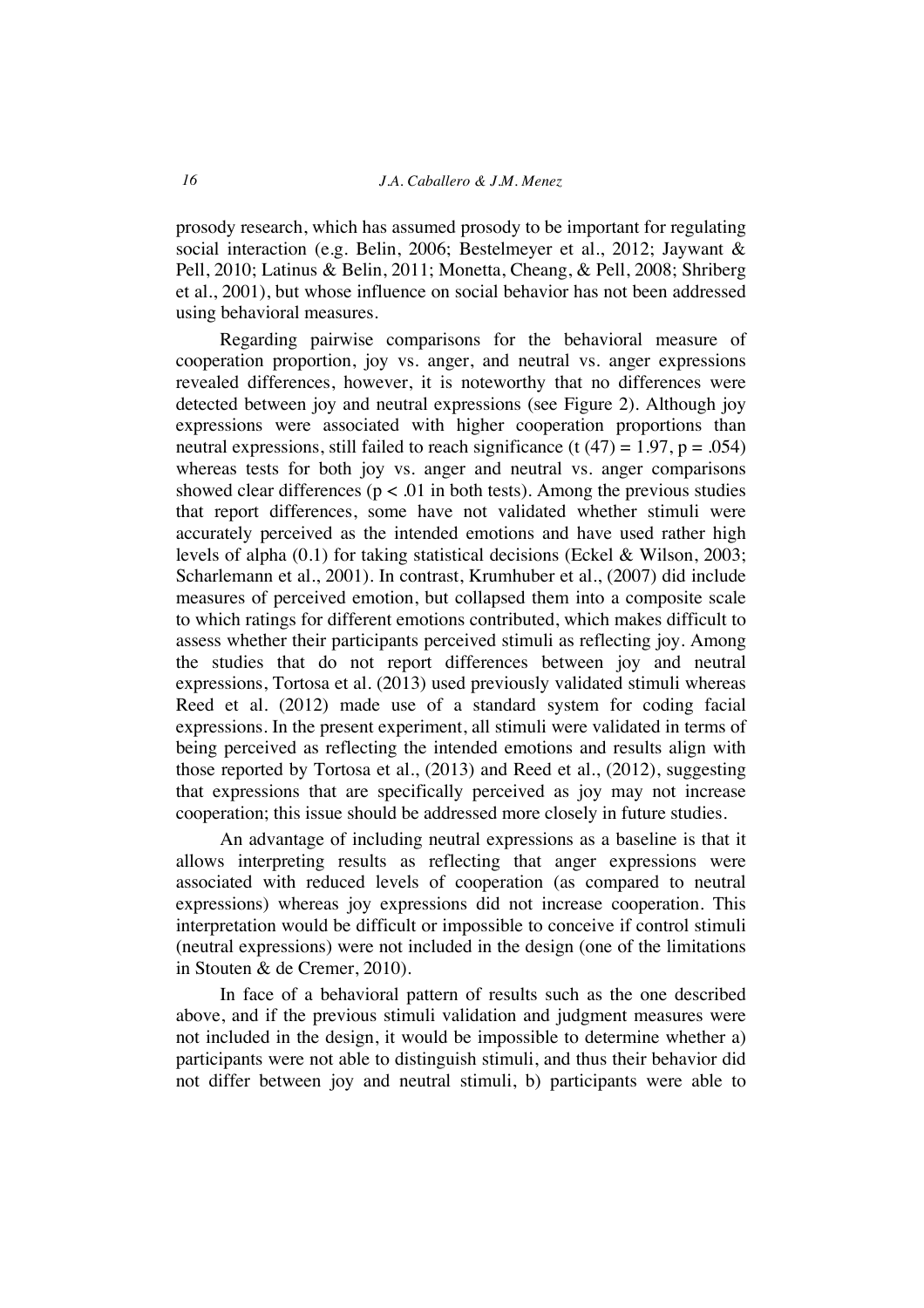distinguish between them, but did not perceive any difference in intention, or c) Participants were able to distinguish stimuli and indeed perceived differences in intention, but did not use this information in order to take their decisions.

The use of previously validated stimuli allows discarding explanation "a": Only stimuli that showed evidence of being distinct in terms of the emotional expression were included in this experiment.

The "perceived opponent's intention to cooperate" judgment measure (see Figure 3) also suggests that explanation "b" is not the case: Results for this variable showed differences between all emotion pairs. Participants in both task order groups expected that opponents displaying joy expressions were more cooperative than those displaying neutral expressions and that those displaying neutral expressions were more cooperative than those displaying anger expressions. This pattern of results also supports the position that explanation "a" can be discarded, as the orderly pattern of results for this judgment measure could not be expected if the stimuli were indistinguishable.

The third explanation, "c", seems more plausible. Results of the behavioral measure and the perceived opponent's intention judgment measure suggest that participants were able to distinguish stimuli and did perceive differences in intention. However, results of the second judgment measure (own's judged probability to cooperate) suggest that although differences in opponent's intention are perceived, it was not the only information that participants used to take decisions. This point deserves further elaboration:

The results for own's probability to cooperate showed that participants' *intention to cooperate* in the group that first judged and then played indeed were different when exposed to the three different emotions (see Figure 4). Participants in this group had higher intention to cooperate when exposed to joy than when exposed to neutral expressions and, in turn, higher intention to cooperate when exposed to neutral than to anger expressions. Hence, when participants were asked about what they would do if they were in the situation, but were not required to act (i.e. to actually decide whether cooperating or defecting) and had no prior experience of the situation, their intentions mirrored the perceived intentions of opponents, as revealed by results presenting the same pattern as that observed for the opponent's probability of cooperation judgment measure (compare Figures 3 and 4).

In contrast, results for own's probability to cooperate in the gamejudgment group showed a different pattern: the same observed for the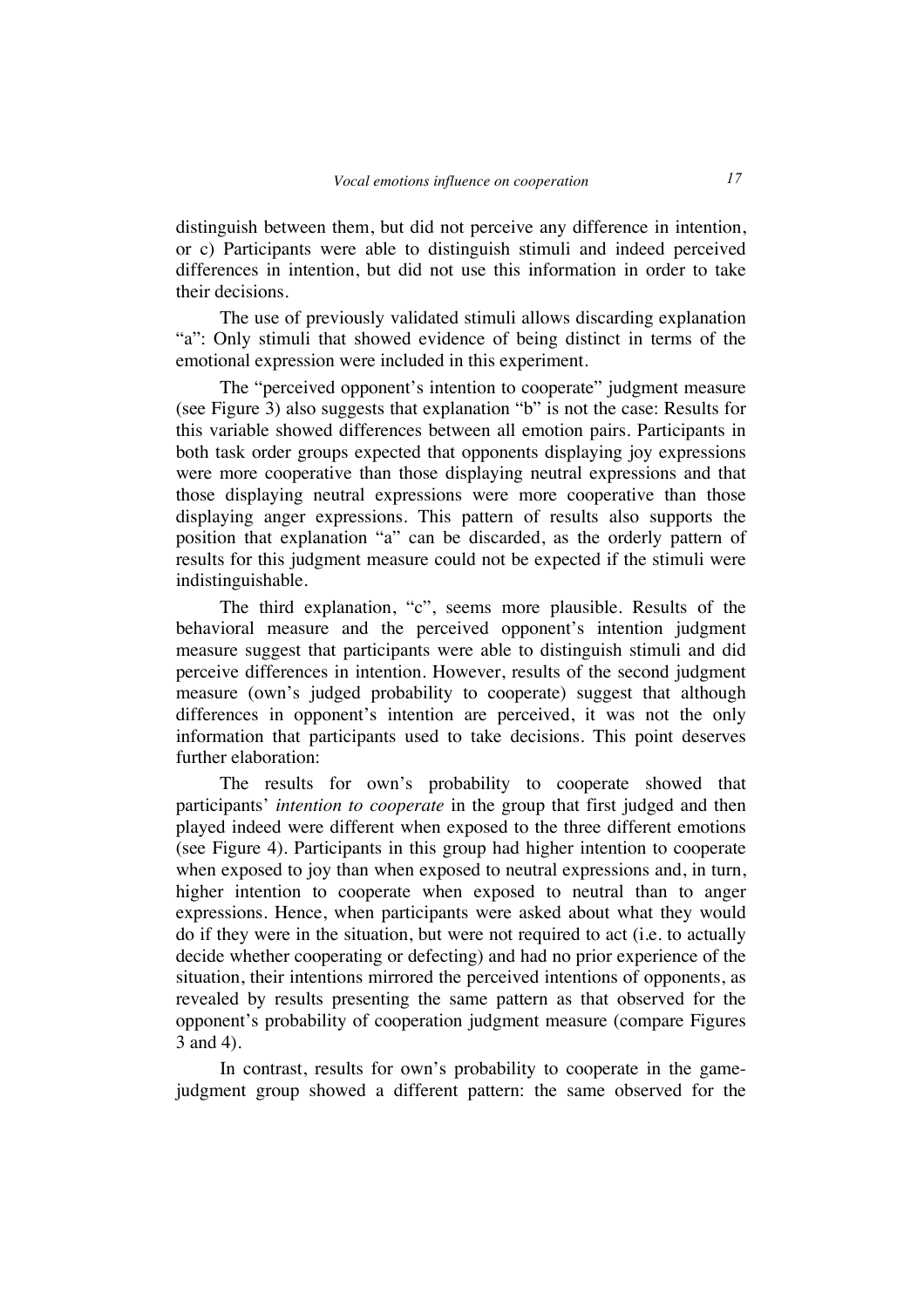behavioral measure (compare Figures 2 and 5). Participants in this group first acted (i.e. played versus the different opponents) and then judged. In this context, their intention to cooperate matched the observed pattern of behavior when actually playing. Hence, results suggest that participants' intention to cooperate did not depend only on the perceived probability of the opponent's cooperation, but on other sources, most likely prior experience.

Specifically, by being exposed to a cooperation probability (0.5) that likely was lower than expected for joy expressions, they may have adjusted their judged intention to cooperate when exposed to joy expressions; of course, this only could be done when the behavioral task preceded the judgment task, explaining the order effect. While extensive research on the role of experience in contexts of probabilistic outcomes exist (De Houwer & Beckers, 2002; Fiser, Berkes, Orbán, & Lengyel, 2010; Sternberg & McClelland, 2012), in the particular case of emotional expressions paired to probabilistic outcomes, it has been shown that they affect probability judgments even when they are not predictive of outcomes and even if participants are instructed to ignore them (Alguacil, Tudela, & Ruz, 2015; Averbeck & Duchaine, 2009); which suggests that emotional expressions constitute a hard-to-avoid influence that acts in conjunction with probabilistic consequences in those contexts (Alguacil et al., 2015); the specific way in which experience influences behavior and intention judgment in these contexts should be addressed more closely in the future. Regarding this, the use of judgment measures may provide additional insights that may not be apparent in behavioral measures.

A possible mechanism that may account for the observed results is reverse appraisal. According to appraisal theories of emotion, events that are appraised as relevant for the individual elicit emotions. Since their primary function would be preparing the organism for action, emotions would promote certain behaviors over others (Frijda, Kuipers, & ter Schure, 1989; Frijda, 1988), and their associated emotional expressions would allow observers to infer the eliciting appraisal (how an event is evaluated) and the associated behavioral intentions; a process known as "reverse appraisal" (de Melo et al., 2014). As this mechanism requires the observer to actively make inferences, it represents a process mediated by cognition and may be responsible for the current data, as they reveal that participants were sensitive to emotional expressions as well as to the experienced cooperation probabilities. Other proposed mechanisms for explaining the influence of emotional expressions on observers' behavior such as social appraisal (de Melo et al., 2014; Manstead & Fischer, 2001) and emotional contagion (de Melo et al., 2014; Van Kleef et al., 2010) assume that affective processes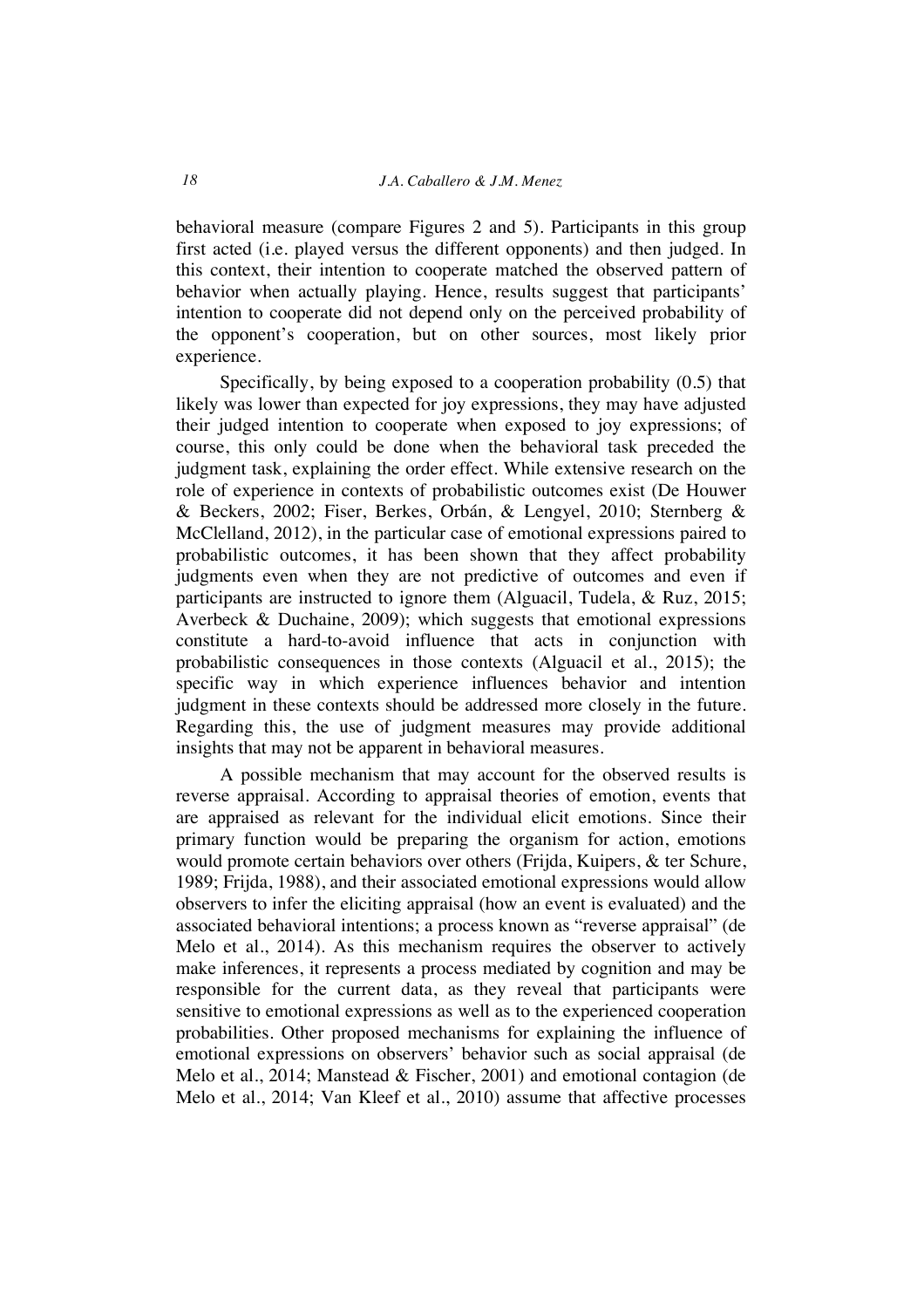drive the effects and may be less flexible than reverse appraisal. It is important to note, however, that the present experiment was not designed to pinpoint the underlying mechanism. Future studies should address more closely this subject.

#### **Conclusion and Limitations**

In short, experimental results showed that vocal emotional stimuli had an effect in a particular instance of social interaction. It does not necessarily mean, however, that they influence all kinds of social interaction nor that they are the most important variable in all situations.

Results also suggest that participants indeed perceived different intentions from prosodic stimuli, but that it was not the only important variable for their decision making (as shown by the order effect in the "own intention to cooperate" judgment measure). It is noteworthy, however, that perceived intentions of the opponents were not affected by previous experience and showed the expected pattern of results (higher expected cooperation for joy than neutral, and higher expected cooperation for neutral than anger expressions), suggesting that emotional expressions induce inferences about intentions that are hard to change, even in the presence of contradicting evidence.

In the present experiment, participants received course credit in exchange for their participation and did not receive monetary compensation related to their performance. While our results are similar to those reported in other experiments, it is not clear whether they may be different if participants received a monetary compensation contingent on performance; even though the best possible choice in the assurance dilemma is to make the same choice as the opponent, defecting ensures a small reward. In the context of real monetary rewards, that could have led to lower rates of cooperation if participants wanted to receive at least a small reward without risk. Note, however, that in experiments addressing the influence of induced emotions on decision-making using real monetary rewards, Kugler et al. (2010) replicated findings of studies that did not offer monetary rewards; which suggests that results may be similar regardless of whether real financial rewards are offered. Another possible effect of real money rewards is that they may discourage responding in a socially desirable fashion (which may distort effects of manipulations; Dodaj, 2012) as offering a concrete financial reward contingent on performance rather than a noncontingent reward (course credit) may motivate more pragmatic decisions. However, it appears that in the particular case of the present experiment, there was little motivation to respond in a socially desirable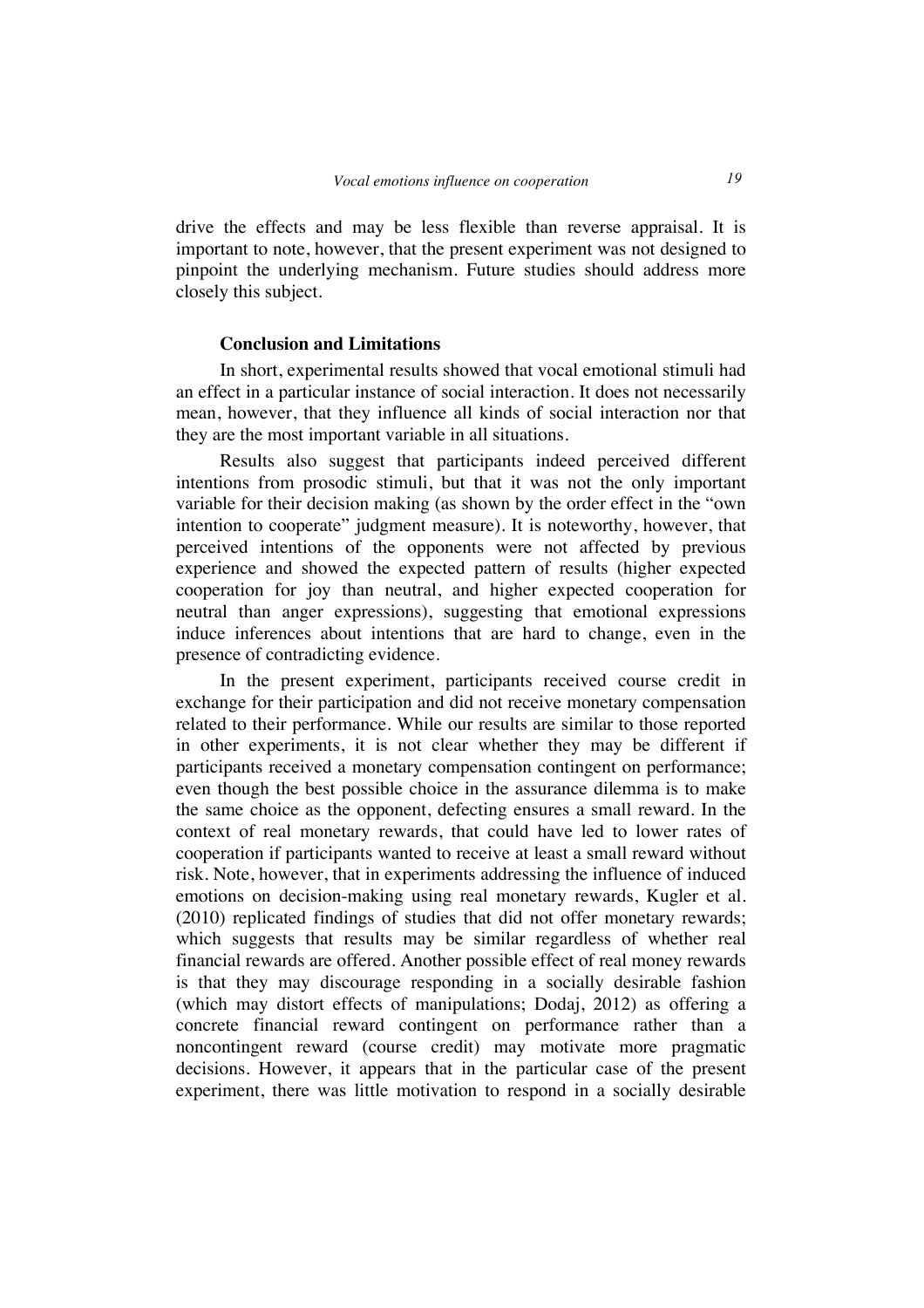way because participants were aware that they were playing against simulated opponents, and therefore, no social consequence could exist. Additionally, they were aware that their responses and personal data were anonymous. This issue could be addressed in following experiments by offering real monetary rewards or other kinds of contingent rewards.

Lastly, it is important to note that a neutral phrase with relation to intention was used: *"let's play"* ("vamos a jugar"). However, in normal social interaction, it is possible to communicate intentions by the phrase meaning itself. It is important to test the effects of emotional prosody in contexts where both meaning and emotion differ as it has been suggested that both emotions (Fischer & Mansted, 2008; Gray et al., 2011; Keltner & Haidt, 1999; Van Kleef et al., 2010) and prosody (Belin, 2006; Bestelmeyer et al., 2012; Latinus & Belin, 2011; Thompson & Balkwill, 2006; Thönnessen et al., 2010) are important for social interaction in a general way, not only in situations where no other cues about behavioral intentions are available.

### **RESUMEN**

**Efectos de las expresiones vocales de la emoción en la conducta de cooperación.** Se ha propuesto que las expresiones emocionales son importantes en la regulación de la interacción social ya que pueden servir como pistas sobre intenciones conductuales. El tema ha sido estudiado principalmente mediante el análisis de los efectos de expresiones emocionales faciales en la conducta de cooperación pero existen resultados contradictorios sobre los efectos de expresiones emocionales en dicha conducta, particularmente en cuanto a los efectos de las expresiones de alegría. En el presente estudio se extiende la investigación sobre la influencia de expresiones emocionales en la cooperación usando expresiones emocionales vocales y se abordan deficiencias metodológicas de estudios previos. Cuarenta y ocho participantes fueron expuestos a expresiones emocionales de alegría, enojo y neutrales antes de participar en la tarea del "Dilema de la confianza", obteniéndose, en la misma, medidas conductuales y de juicio. Los resultados conductuales constituyen la primera evidencia de que expresiones emocionales no faciales influyen la conducta de cooperación en juegos experimentales y sugieren que expresiones emocionales específicas pueden tener diferentes efectos en la cooperación. Las medidas de juicio sugieren que la experiencia, además de las expresiones emocionales, también puede jugar un papel en este contexto. Se discuten las implicaciones teóricas y metodológicas.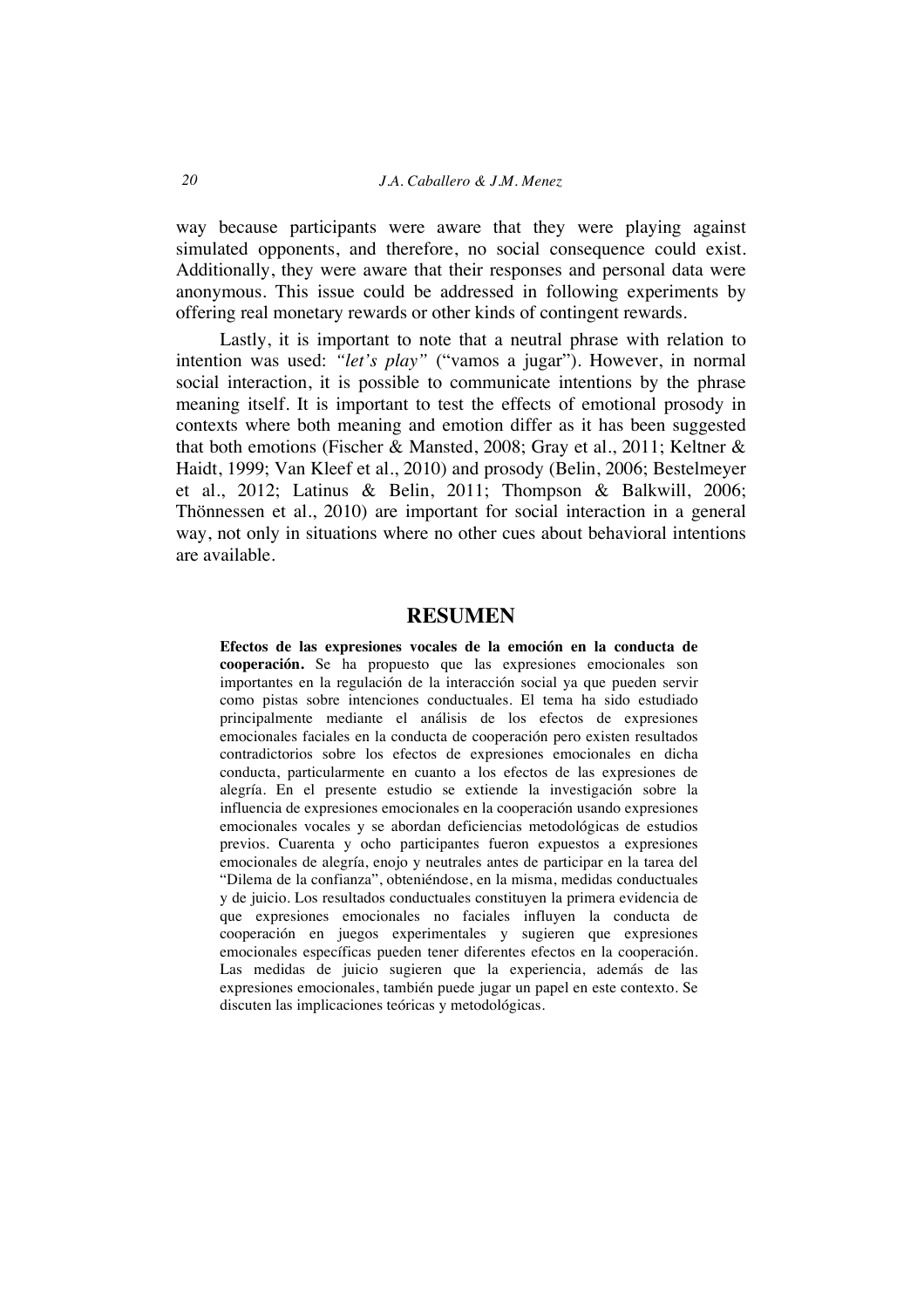# **REFERENCES**

- Alguacil, S., Tudela, P., & Ruz, M. (2015). Ignoring facial emotion expressions does not eliminate their influence on cooperation decisions. *Psicológica*, *36*(2), 309–335.
- Ambadar, Z., Cohn, J. F., & Reed, L. I. (2009). All smiles are not created equal: Morphology and timing of smiles perceived as amused, polite, and embarrassed/nervous. *Journal of Nonverbal Behavior*, *33*(1), 17–34.
- Averbeck, B. B., & Duchaine, B. (2009). Integration of social and utilitarian factors in decision making. *Emotion*, *9*(5), 599–608.
- Belin, P. (2006). Voice processing in human and non-human primates. *Philosophical Transactions of the Royal Society of London. Series B, Biological Sciences*, *361*(1476), 2091–2107.
- Bestelmeyer, P. E. G., Latinus, M., Bruckert, L., Rouger, J., Crabbe, F., & Belin, P. (2012). Implicitly Perceived Vocal Attractiveness Modulates Prefrontal Cortex Activity. *Cerebral Cortex*, *22*(6), 1263–1270.
- Brainard, D. (1997). The Psychophysics Toolbox. *Spatial Vision*, *10*, 443–446.
- Bryant, G. A., & Barret, H. C. (2008). Vocal Emotion Recognition Across Disparate Cultures. *Journal of Cognition and Culture*, *8*, 135–148.
- Calvo, M. G., & Nummenmaa, L. (2015). Perceptual and affective mechanisms in facial expression recognition: An integrative review. *Cognition and Emotion*. http://doi.org/10.1080/02699931.2015.1049124
- Coulson, M. (2004). Attributing Emotion to Static Body Postures: Recognition Accuracy, Confusions, and Viewpoint Dependence. *Journal of Nonverbal Behavior*, *28*, 117– 139.
- Dara, C., Monetta, L., & Pell, M. D. (2008). Vocal emotion processing in Parkinson's disease: Reduced sensitivity to negative emotions. *Brain Research*, *1188*, 100–111.
- Darwin, C. (1965). *The expression of the emotions in man and animals.* Chicago: University of Chicago Press.
- De Houwer, J., & Beckers, T. (2002). A review of recent developments in research and theories on human contingency learning. *The Quarterly Journal of Experimental Psychology: Section B*, *55*(4), 289–310.
- de Melo, C. M., Carnevale, P. J., Read, S. J., & Gratch, J. (2014). Reading people's minds from emotion expressions in interdependent decision making. *Journal of Personality and Social Psychology*, *106*(1), 73–88.
- Dimoska, A., McDonald, S., Pell, M. C., Tate, R. L., & James, C. M. (2010). Recognizing vocal expressions of emotion in patients with social skills deficits following traumatic brain injury. *Journal of the International Neuropsychological Society*, *16*(2), 369–382.
- Dodaj, A. (2012). Social desirability and self-reports: Testing a content and response-style model of socially desirable responding. *Europe's Journal of Psychology*, *8*(4), 651– 666.
- Dromey, C., Silveira, J., & Sandor, P. (2005). Recognition of affective prosody by speakers of English as a first or foreign language. *Speech Communication*, *47*, 351–359.
- Eckel, C., & Wilson, R. (2003). The Human Face of Game Theory: Trust and Reciprocity in Sequential Games. In E. Ostrom & J. Walker (Eds.), *Trust & Reciprocity* (pp. 245–274). Nueva York: Russel Sage Foundation.
- Ekman, P., & Friesen, W. V. (1978). *Facial Action Coding System: A Technique for the Measurement of Facial Movement*. California: Consulting Psychologists Press.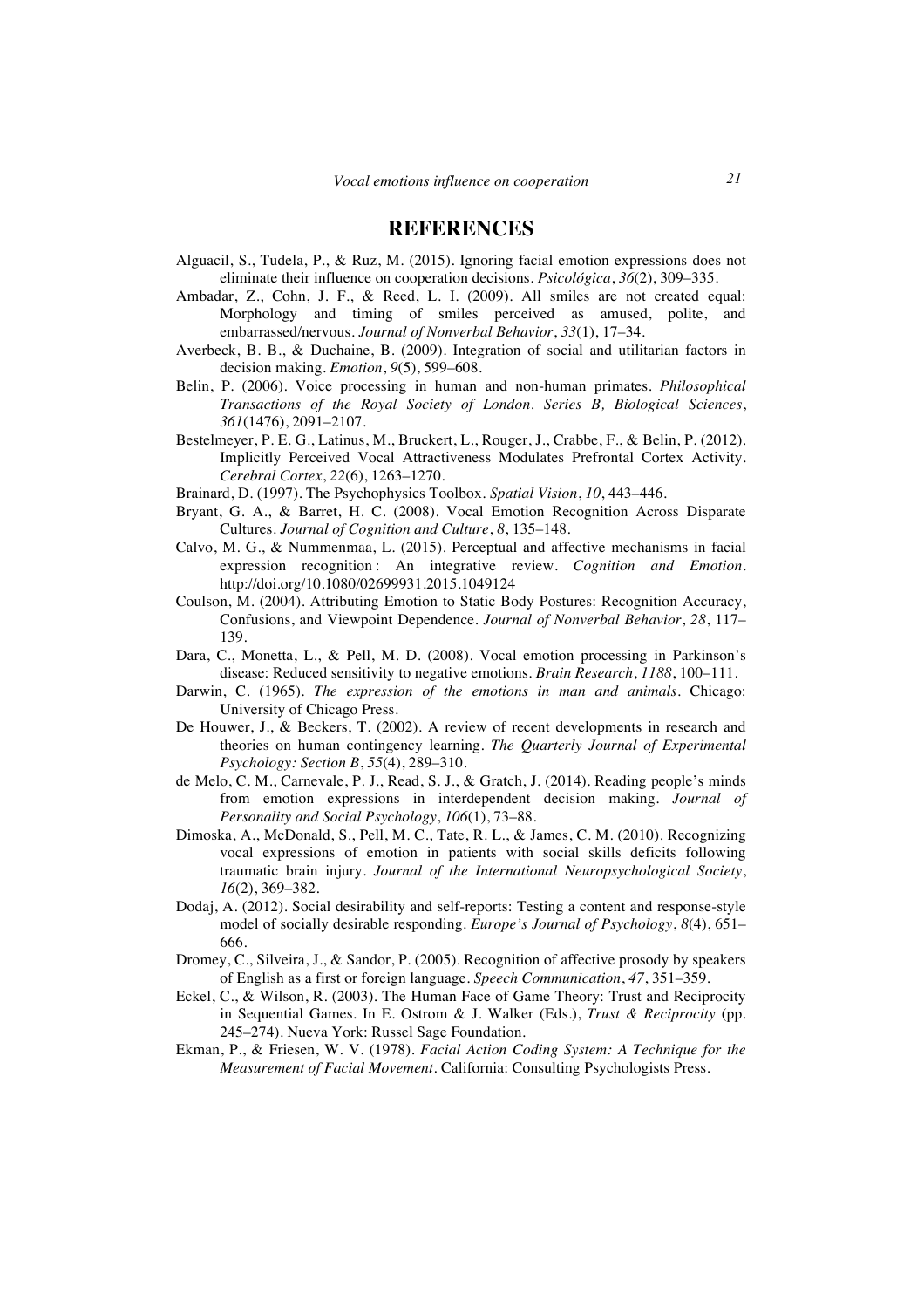- Erickson, K., & Schulkin, J. (2003). Facial expressions of emotion: A cognitive neuroscience perspective. *Brain and Cognition*, *52*, 52–60.
- Faul, F., Erdfelder, E., Lang, A., & Buchner, A. (2007). G\*Power 3: A flexible statistical power analysis program for the social, behavioral, and biomedical sciences. *Behavior Research Methods*, *39*, 175–191.
- Fischer, A., & Mansted, A. (2008). Social Functions of Emotion. In *Handbook of Emotions* (3a Edición, pp. 456–467). Nueva York/ Londres: The Guilford Press.
- Fiser, J., Berkes, P., Orbán, G., & Lengyel, M. (2010). Statistically optimal perception and learning: from behavior to neural representations. *Trends in Cognitive Sciences*, *14*(3), 119–30.
- Frank, M. G., & Ekman, P. (1993). Not all smiles are created equal: The differences between enjoyment and nonenjoyment smiles. *Humor: International Journal of Humor*, *6*(1), 9–26.
- Frijda, N. H. (1988). The Laws of Emotion. *American Psychologist*, *43*(5), 349–358.
- Frijda, N. H., Kuipers, P., & ter Schure, E. (1989). Relations among emotion, appraisal, and emotional action readiness. *Journal of Personality and Social Psychology*, *57*(2), 212–228.
- Gray, H., Ishii, K., & Ambady, N. (2011). Misery Loves Company: When Sadness Increases the Desire for Social Connectedness. *Personality and Social Psychology Bulletin*, *37*(11), 1438–1448.
- Hertenstein, M., Holmes, R., McCullough, M., & Keltner, D. (2009). The communication of emotion via touch. *Emotion*, *9*(4), 566–573.
- Izard, C. (1997). Differential Emotions Theory. In *Human Emotions* (pp. 43–66). New York: Platinum Press.
- Jaywant, A., & Pell, M. D. (2010). Listener impressions of speakers with Parkinson's disease. *Journal of the International Neuropsychological Society*, *16*(1), 49–57.
- Juslin, P. N., & Laukka, P. (2003). Communication of emotions in vocal expression and music performance: different channels, same code? *Psychological Bulletin*, *129*(5), 770–814.
- Keltner, D., & Haidt, J. (1999). Social functions of emotions at four levels of analysis. *Cognition & Emotion*, *13*(5), 505–521.
- Kenny, D. A. (1987). Transformation. In *Statistics for the social and behavioral sciences* (pp. 73–89). Canada: Little & Brown.
- Kollock, P. (1998). Social Dilemmas: The Anatomy of Cooperation. *Annual Review of Sociology*, *24*, 183–214.
- Krumhuber, E., Manstead, A., Cosker, D., Marshall, D., Rosin, P., & Kappas, A. (2007). Facial dynamics as indicators of trustworthiness and cooperative behavior. *Emotion*, *7*(4), 730–735.
- Kugler, T., Connolly, T., & Ordoñez, L. (2012). Emotion, Decision, and Risk: Betting on Gambles versus Betting on People. *Journal of Behavioral Decision Making*, *25*(2), 123–134.
- Lakshminarayanan, K., Ben Shalom, D., Van Wassenhove, V., Orbelo, D., Houde, J., & Poeppel, D. (2003). The effect of spectral manipulations on the identification of affective and linguistic prosody. *Brain and Language*, *84*(2), 250–263.
- Latinus, M., & Belin, P. (2011). Human voice perception. *Current Biology*, *21*(4), R143– R145.
- Manstead, A. S. R., & Fischer, A. H. (2001). Social appraisal: The social world as object of and influence on appraisal processes. In *Appraisal processes in emotion. Theory, methods, research* (pp. 221–232).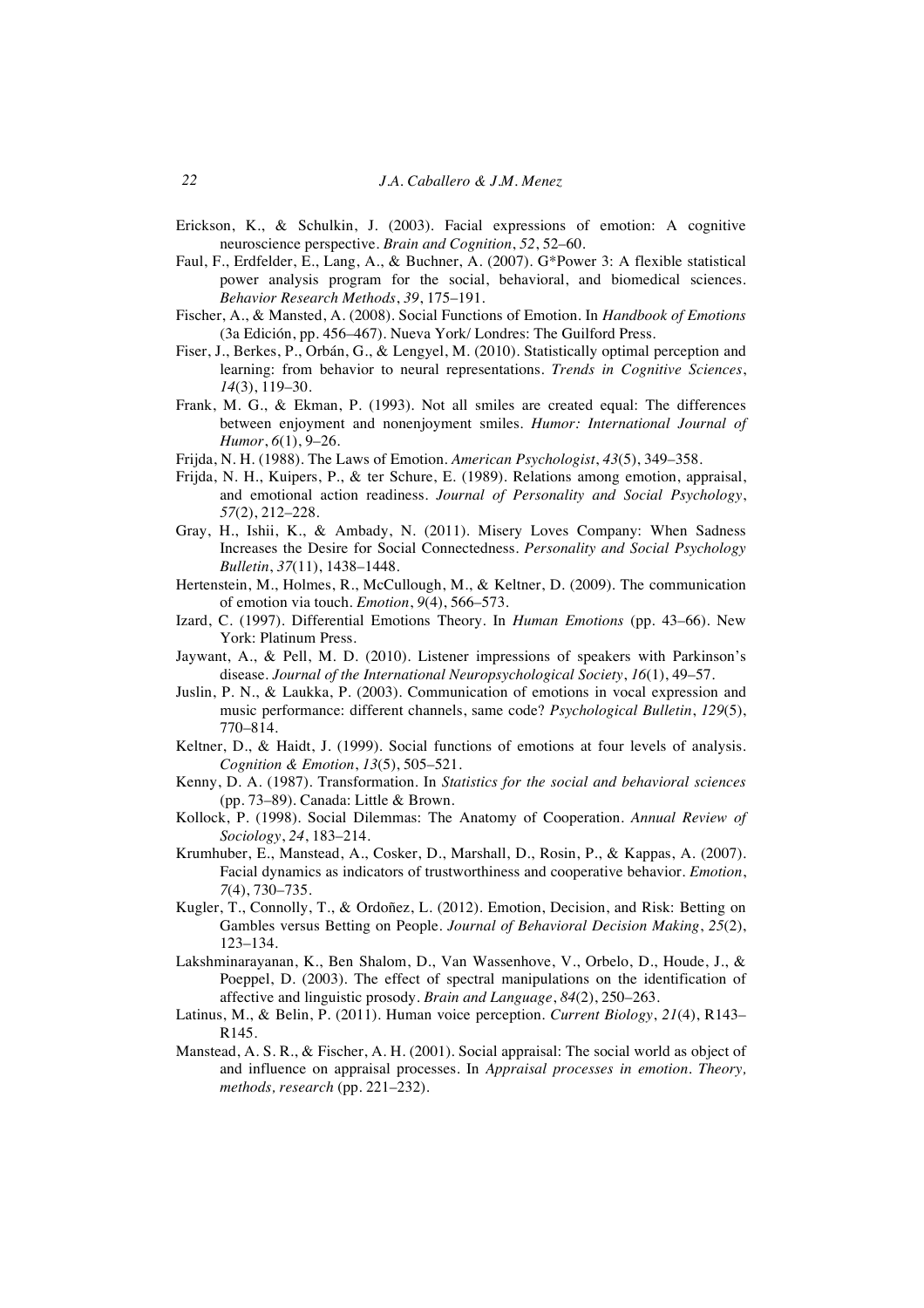- Marneweck, M., Loftus, A., & Hammond, G. (2013). Psychophysical measures of sensitivity to facial expression of emotion. *Frontiers in Psychology*, *4*(63). http://doi.org/10.3389/fpsyg.2013.00063
- Mitchell, R., & Ross, E. (2013). Attitudinal prosody: What we know and directions for future study. *Neuroscience & Biobehavioral Reviews*, *37*(3), 471–479.
- Monetta, L., Cheang, H. S., & Pell, M. D. (2008). Understanding speaker attitudes from prosody by adults with Parkinson's disease. *Journal of Neuropsychology*, *2*, 415– 430.
- Nazzi, T., Bertoncini, J., & Mehler, J. (1998). Language Discrimination by Newborns: Toward an Understanding of the Role of Rhythm. *Journal of Experimental Psychology*, *24*, 756–766.
- Pell, M. D., Paulmann, S., Dara, C., Alasseri, A., & Kotz, S. A. (2009). Factors in the recognition of vocally expressed emotions: A comparison of four languages. *Journal of Phonetics*, *37*, 417–435.
- Pelli, D. (1997). The VideoToolbox software for visual psychophysics: Transforming numbers into movies. *Spatial Vision*, *10*, 437–442.
- Reed, L., Zeglen, K., & Schmidt, K. (2012). Facial expressions as honest signals of cooperative intent in a one-shot anonymous Prisoner's Dilemma game. *Evolution and Human Behavior*, *33*, 200–209.
- Sakkalou, E., & Gattis, M. (2012). Infants infer intentions from prosody. *Cognitive Development*, *27*(1), 1–16.
- Sander, D., Grandjean, D., Pourtois, G., Schwartz, S., Seghier, M. L., Scherer, K. R., & Vuilleumier, P. (2005). Emotion and attention interactions in social cognitions: brain regions involved in processing anger prosody. *Neuroimage*, *28*(4), 848–858.
- Scharlemann, J., Eckel, C., Kacelnik, A., & Wilson, R. (2001). The value of a smile: Game theory with a human face. *Journal of Economic Psychology*, *22*(5), 617–640.
- Scherer, K. R. (2003). Vocal communication of emotion: A review of research paradigms. *Speech Communication*, *40*(1-2), 227–256.
- Scherer, K. R., Banse, R., & Wallbott, H. G. (2001). Emotion Inferences from Vocal Expression Correlate Across Languages and Cultures. *Journal of CrossCultural Psychology*, *32*(1), 76–92.
- Schmidt, K. L., & Cohn, J. F. (2001). Human facial expressions as adaptations: Evolutionary questions in facial expression research. *American Journal of Physical Anthropology*, *Suppl 33*, 3–24.
- Shriberg, L., Paul, R., McSweeny, J., Klin, A., Cohen, D., & Volkmar, F. (2001). Speech and Prosody Characteristics of Adolescents and Adults With High-Functioning Autism and Asperger Syndrome. *Journal of Speech, Language, and Hearing Research*, *44*, 1097–1115.
- Snedeker, J., & Trueswell, J. (2003). Using prosody to avoid ambiguity: Effects of speaker awareness and referential context. *Journal of Memory and Language*, *48*, 103–130.
- Sternberg, D. a, & McClelland, J. L. (2012). Two mechanisms of human contingency learning. *Psychological Science*, *23*(1), 59–68.
- Stewart, M., McAdam, C., Ota, M., Peppe, S., & Cleland, J. (2013). Emotional recognition in autism spectrum conditions from voices and faces. *Autism*, *17*(1), 6–14.
- Stouten, J., & de Cremer, D. (2010). "Seeing is believing": The Effects of Facial Expressions of Emotion and Verbal Communication in Social Dilemmas. *Journal of Behavioral Decision Making*, *23*(3), 271–287.
- Thompson, W. F., & Balkwill, L. L. (2006). Decoding speech prosody in five languages. *Semiotica*, (158), 407–424.